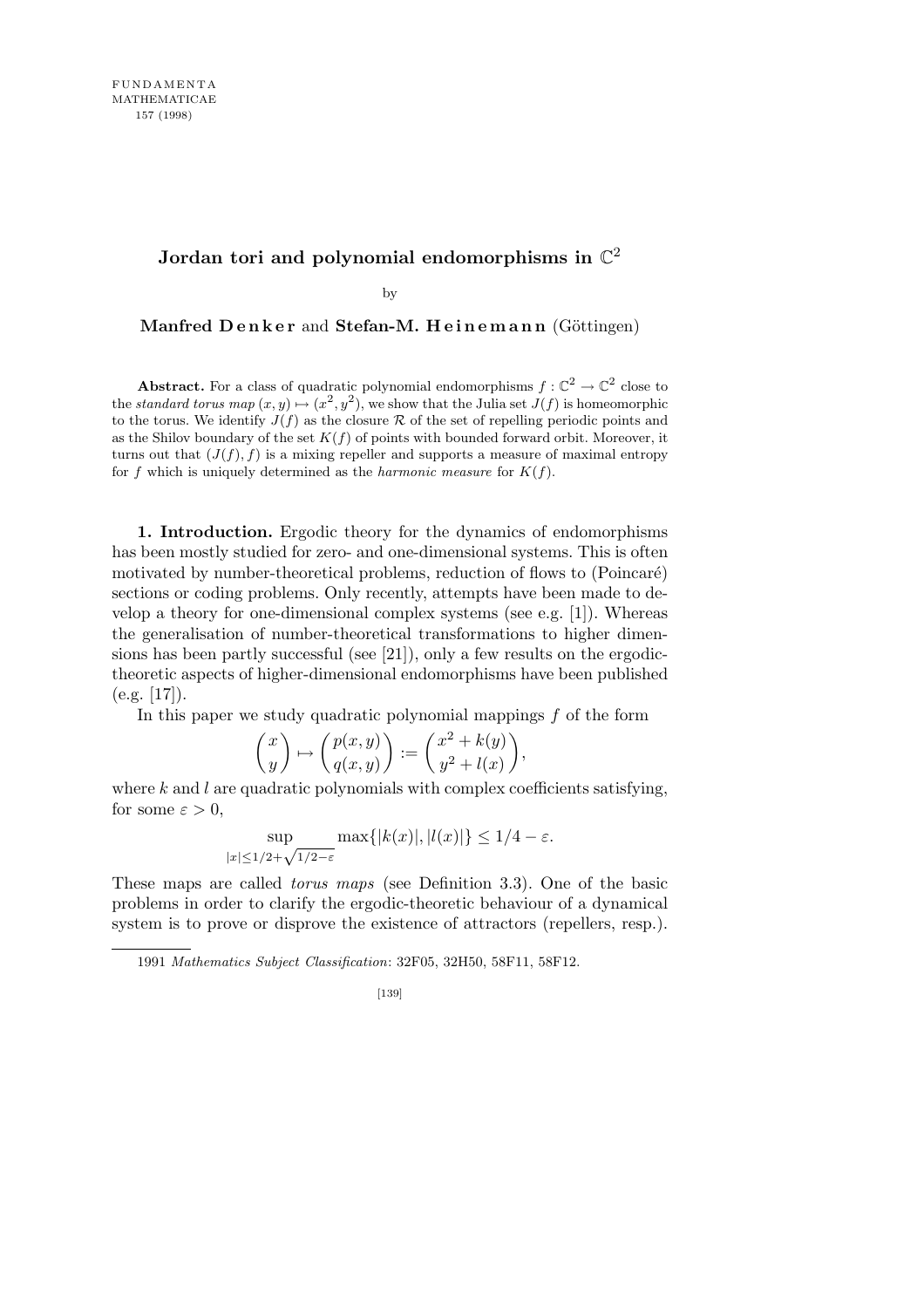Here we show the existence of an expanding repeller homeomorphic to the torus  $|x| = |y| = 1$ , with *f* topologically conjugate to the standard map on the torus. We identify the repeller as the closure  $R$  of the set of repelling periodic points and provide other characterisations.

From [15] we recall the notion of *weak normality*:

DEFINITION. A family  ${f_k : U \to \mathbb{C}^n}$  of holomorphic functions on a domain  $U \subseteq \mathbb{C}^n$  is called *weakly normal* at a point  $z \in U$  if there is an open neighbourhood *V* of *z* and a family  ${C_x}$  of at least one-dimensional (complex) analytic sets indexed by the points  $x \in V$ , such that each  $x$  lies in the corresponding analytic set  $\mathcal{C}_x$  and, for each  $x \in V$ , the family  $\{f_k\}$ restricted to  $\mathcal{C}_x \cap V$  is normal (including convergence to infinity).

Throughout the paper  $\|\cdot\|$  denotes the maximum norm on  $\mathbb{C}^2$ , hence the ball  $B_r$  of radius *r* equals the poly-disk  $P_r$  of radius *r*.

Our main result is the following.

THEOREM. For a torus map  $f: \mathbb{C}^2 \to \mathbb{C}^2$  the following sets are equal:

- (A) *the Julia set*  $J(f) := \{z \in \mathbb{C}^2 : \{f^k : k \geq 0\}$  *is not weakly normal at z}*;
- (B) *the Shilov boundary*  $\partial_{\text{SH}} K(f)$ *, where*

$$
K(f) := \{ z \in \mathbb{C}^2 : \sup_k ||f^k(z)|| < \infty \};
$$

- (C) *the closure R of the set of repelling periodic points*;
- (D) the limit of the pull backs  $f^{-k}(\partial_{\text{SH}} \overline{B}_r)$  for sufficiently large  $r > 0$ ;
- (E) *the support of the harmonic measure*  $\mu_K$  *for*  $K(f)$  *which has maximal entropy* (*for f*)*.*

The strategy to prove this result is by using iteration theory of holomorphic maps in dimension *≥* 2. This has been developed for the case of polynomial automorphisms of  $\mathbb{C}^2$ , so-called complex Hénon maps (see e.g. [3]). There are also investigations of endomorphisms of complex projective spaces, hence homogeneous polynomial mappings, for example [5]. One might investigate the dynamics of skew products in  $\mathbb{C}^2$  (cf. [15]). Here we use a different approach and consider polynomial endomorphisms of complex spaces in general (at least as general as possible) and look for characteristics of their dynamical behaviour. Hence, besides the above mentioned theorem we study basic, non-trivial dynamical properties of these maps.

In Section 2 we describe the set of polynomial mappings  $f: \mathbb{C}^n \to \mathbb{C}^n$ for arbitrary  $n \in \mathbb{N}$  which satisfy a growth condition similar to that for polynomials in  $\mathbb{C}^1$ . These maps are called *strict polynomials* (see [13]).

It turns out that, for a strict polynomial  $f: \mathbb{C}^n \to \mathbb{C}^n$ , the set  $K(f)$  is compact, hence it makes sense to investigate the different definitions for the Julia set mentioned in the theorem. We first discuss this for the *standard*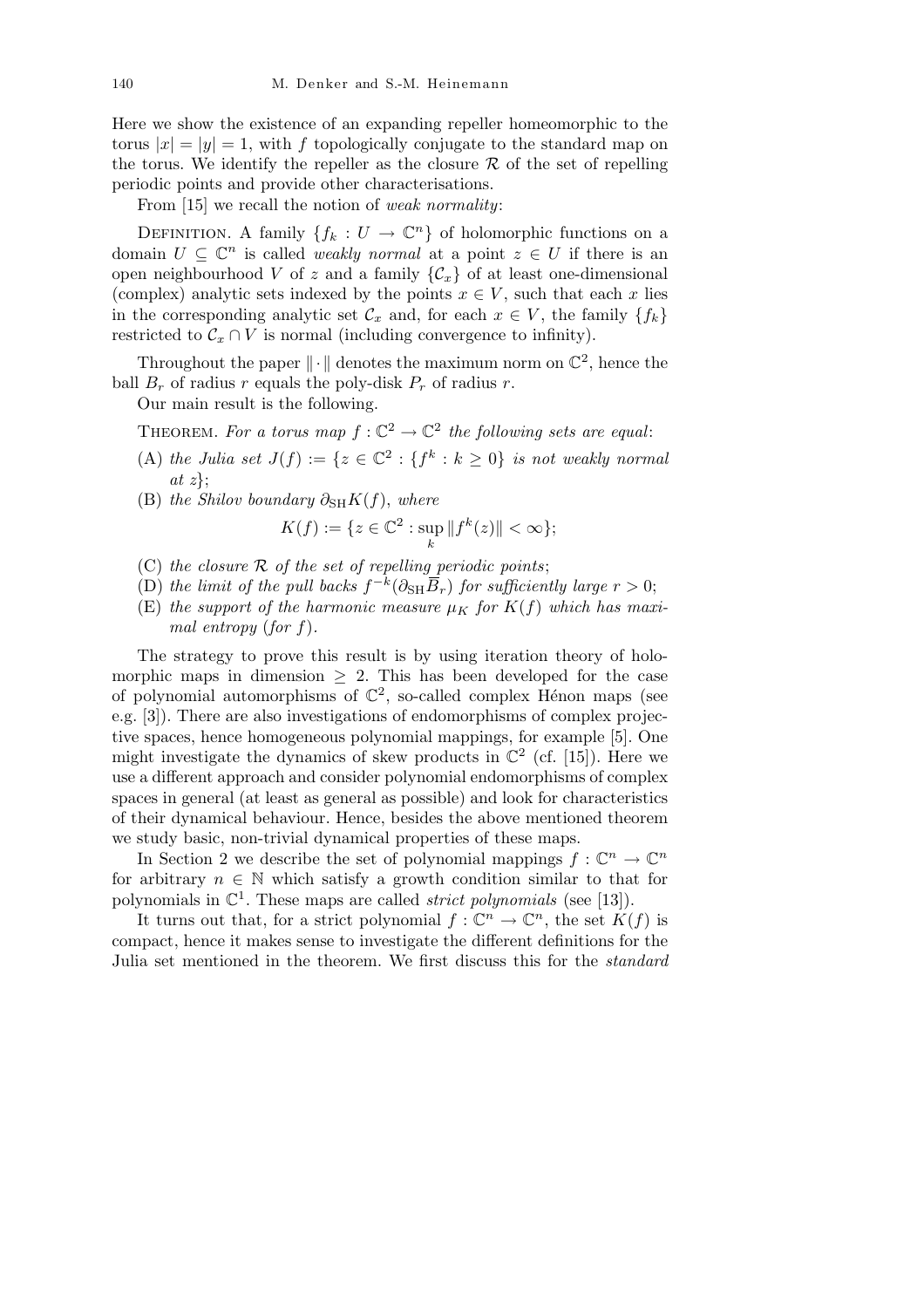*torus map*  $\sigma_2 : (x, y) \mapsto (x^2, y^2)$ . In particular, we define the Julia set using weakly normal convergence. For  $n = 1$ , normal convergence and weakly normal convergence are equivalent. Furthermore, for the special case of *n*vectors of polynomials of one variable (including the standard torus map), we show that the Julia set in  $\mathbb{C}^n$  is exactly the product of the associated onedimensional Julia sets. As a direct consequence we obtain the equivalence of the different definitions in this case.

In the last and main part of this paper (Section 3) we prove the theorem stated above. In the course of proof we also derive some theorems and corollaries of independent interest. We show that the Julia sets of torus maps are homeomorphic to the torus. This is established by splitting  $\mathbb{C}^2$ into subsets  $G_0, G_{\infty}, G_{1x}, G_{1y}$ , and  $G_{1xy}$  (see Figure 1 in Section 3). We show (weak) normality of  $(f^n)$  on  $G_0$  and  $G_{\infty}$ , then we find an invariant compact set  $(\partial K)^*$  ⊂  $G_{1xy}$  which turns out to be homeomorphic to the torus. We then prove that  $(\partial K)^*$  is equal to  $\partial_{SH} K(f)$  (it makes sense to define the Shilov boundary for *K* instead of for the space *A* of maximal ideals of the algebra  $Hol(K(f))$ , because  $K(f)$  is polynomially convex and hence  $K(f)$  is isomorphic to *A* (cf. [8])). Weak normality is established in  $G_{1x} \cup G_{1y} \cup (G_{1xy} \setminus (\partial K)^*)$ , as, for each  $z \in \partial K \setminus (\partial K)^*$ , we find a *stability set* given by a complex analytic curve  $\mathcal{C}_z$ . Thus  $(\partial K)^*$  also equals the Julia set  $J(f)$ . The dynamics of f on  $J(f)$  gives a mixing repeller conjugate to  $\sigma_2$ , in particular,  $J(f)$  is the support of a measure of maximal entropy for *f*.

**Acknowledgements.** We would like to thank the referee for his valuable comments which improved the paper considerably.

**Dedication.** Diese Arbeit ist in besonderem Maße Wiesław Szlenk gewidmet. Wir schätzen uns glücklich, daß wir einige wesentliche Ideen für diese Arbeit mit Wiesław bei seinem letzten Besuch in Göttingen diskutieren konnten. Der erstgenannte Autor war mit Wieslaw Szlenk mehr als 25 Jahre verbunden. In dieser Zeit sind viele neue Entwicklungen in der Dynamik in Polen und Deutschland von Wiesław aktiv gefördert worden. So hat er auch seinen Anteil an dem hier vorgestellten Konzept einer Dynamik holomorpher Abbildungen in C *n*.

**2. Product maps.** In this section we briefly recall some basic facts from [13], [14] and [15]. We also derive some general results on the dynamics of strict polynomials and illustrate the method of proof of the main theorem for product maps. In particular, Theorem 2.6 below gives the main theorem for the case of product maps in any dimension. The proofs are only given for the results which are neither direct modifications of their counterparts in dimension one nor immediate consequences of the growth condition (1) given below.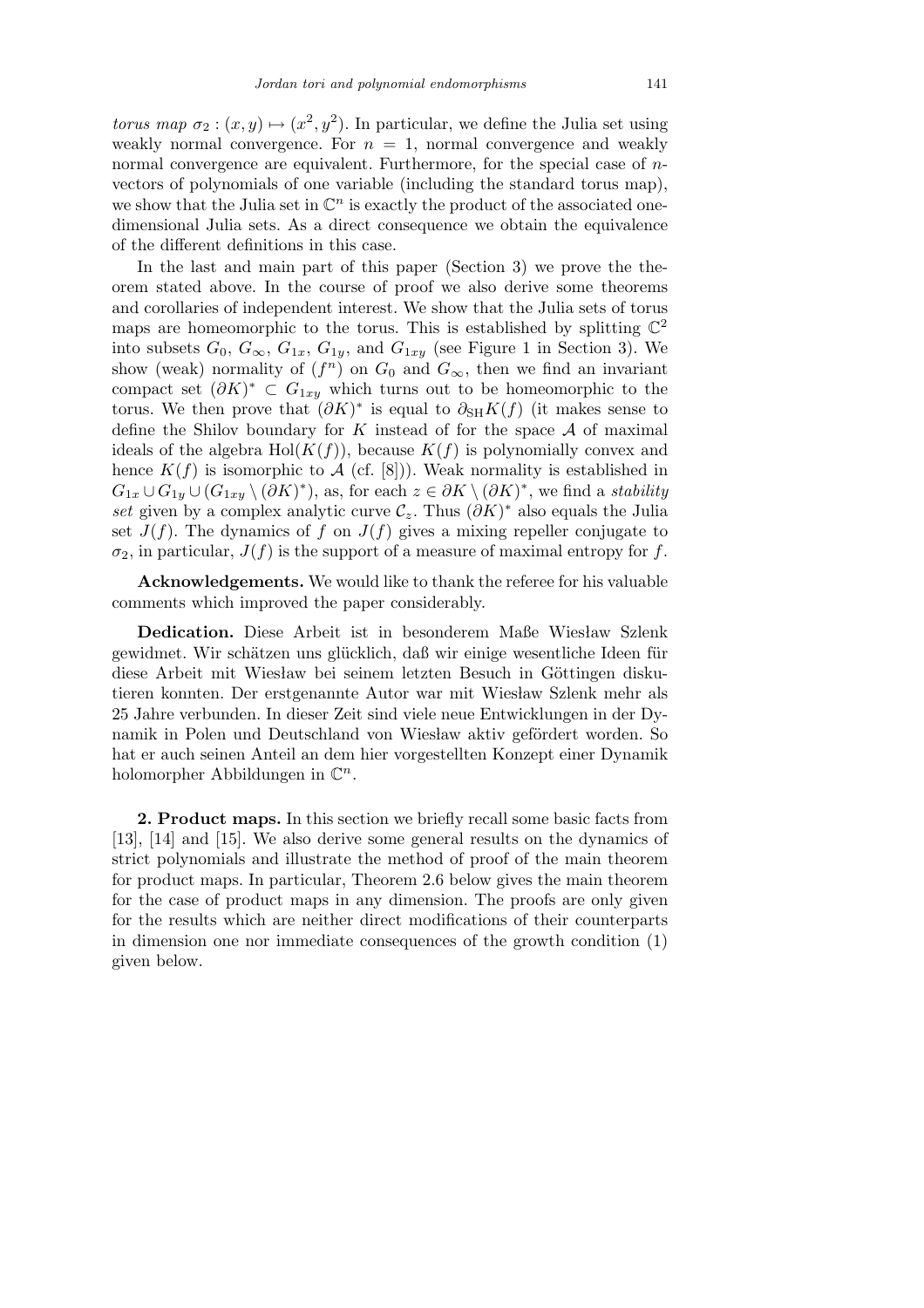Recall ([13], Ch. 1) that an entire mapping  $f: \mathbb{C}^n \to \mathbb{C}^n$  is called a *strict polynomial* of degree  $p \in \mathbb{N}$  if, for some  $k_1, k_2 > 0, r \in \mathbb{R}$ ,

(1) 
$$
k_1 \|z\|^p \le \|f(z)\| \le k_2 \|z\|^p \quad \text{ for } \|z\| > r.
$$

For future use we define

$$
R_f := \max\{r, 1/ \sqrt[p-1]{k_1}\}
$$

and note that  $||z|| > R_f$  implies  $||f(z)|| > ||z||$ . As in dimension 1 we deduce from the growth condition that the composition of strict polynomials is a strict polynomial. In particular, all iterates  $f^k$  (for  $k \in \mathbb{N}$ ) of a strict polynomial  $f: \mathbb{C}^n \to \mathbb{C}^n$  are also strict (of degree  $p^k$ ). It is clear that strict polynomials are proper mappings, hence are compatible with the Alexandrov compactification and admit a continuation to  $\overline{\mathbb{C}^n} := \mathbb{C}^n \cup \{\infty\}$  by setting  $f(\infty) := \infty$ . We note that the attracting basin  $F_{\infty} := F_{\infty}(f)$  for "infinity", i.e. the set of points whose forward orbits eventually leave any compact set in  $\mathbb{C}^n$  ("converge to infinity"), is not empty.

Applying Bézout's theorem it has been shown in [13] that a strict polynomial  $f: \mathbb{C}^n \to \mathbb{C}^n$  is surjective and has mapping degree  $p^n$ . It immediately follows that a strict polynomial has  $p^{kn}$  periodic points of order  $k \in \mathbb{N}$ (counted with multiplicity), hence the set  $K(f)$  is not empty. Only [f], the terms of maximal degree of *f*, are relevant to the strictness of *f*. This shows that the strict polynomials are dense in the parameter space of polynomials of a given (algebraic) degree. In this context we note that condition (1) can be weakened to yield an even larger class of endomorphisms, the so-called  $(p, q)$ -regular mappings (cf. [14], Ch. 2). Namely, we require that, for some *p* ∈ **Q**, *q* ∈ N, *k*<sub>1</sub>, *k*<sub>2</sub> > 0, *r* ∈ **R**,

$$
k_1||z||^p \le ||f(z)|| \le k_2||z||^q \quad \text{ for } ||z|| > r.
$$

The reader may check that, with the exception of the immediate application of B´ezout's theorem and the direct calculation of the Green function, the results of this paper can be generalised to families of  $(p, q)$ -regular mappings (e.g. maps close to  $\sigma_{a,b}: (x, y) \mapsto (x^a, y^b)$ , where  $a, b \ge 2$ ).

REMARK 2.1. It is clear that we should expect the Julia set  $J(f)$  to be contained in *∂K*(*f*). This is simply an application of Cauchy's integral formula which has a complete analogue in higher dimensions ([9], p. 13).

We prepare our investigation of the Julia sets of general torus maps by a brief discussion of maps of product type. Recall that the Julia set  $J(f)$ of a strict polynomial is defined to be the set of points where  $\{f^k\}$  is not weakly normal (see [13]). We refer to its complement as the *Fatou set*  $F(f)$ of *f*.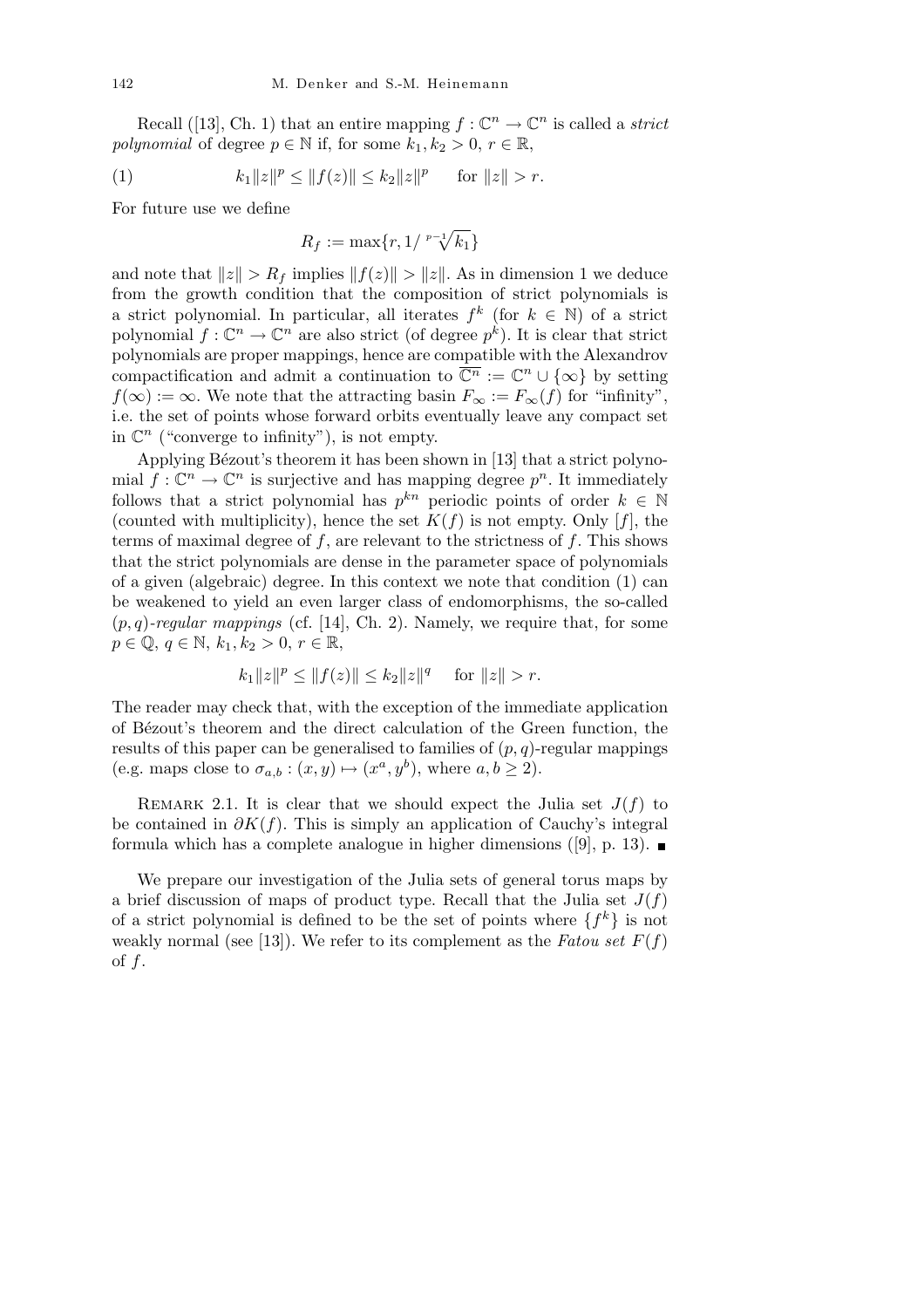Definition 2.2 (standard torus map). Let us define the *standard torus map*  $\sigma_2 : \mathbb{C}^2 \to \mathbb{C}^2$  by  $\overline{\phantom{a}}$  $\mathbf{r}$  $\overline{a}$  $\mathbf{r}$ 

$$
\sigma_2: \begin{pmatrix} x \\ y \end{pmatrix} \mapsto \begin{pmatrix} x^2 \\ y^2 \end{pmatrix}
$$

*.*

It is obvious that

$$
K(\sigma_2) = \overline{\mathbb{B}} \times \overline{\mathbb{B}}.
$$

Further, in view of Remark 2.1, we see that

(2) 
$$
\partial K(\sigma_2) = (S^1 \times S^1) \cup (\mathbb{B} \times S^1) \cup (S^1 \times \mathbb{B})
$$
  
= {points where  $(f^k)$  is not normal convergent}.

Each of the sets in (2) is completely invariant. The last two are not compact, but contain the compact invariant sets  $\{0\} \times S^1$ ,  $S^1 \times \{0\}$ , resp. We see that *f* restricted to either of

$$
S^1 \times S^1
$$
,  $\{0\} \times S^1$ ,  $S^1 \times \{0\}$ 

gives rise to a topologically mixing system, but only the subsystem  $f|_{S^1 \times S^1}$ has maximal topological entropy  $2 \log(2)$  (cf. [11]), whereas the others yield log(2) (each obtained by considering suitably normalised Lebesgue measure). From the point of view of the ergodic-theoretic behaviour of one-dimensional complex polynomials the set  $S^1 \times S^1$  should be contained in the Julia set of  $\sigma_2$ . Since one-dimensional Julia sets are equal to the Shilov boundary of *K*(*f*), we would like to investigate the relation of  $S^1 \times S^1$  and  $\partial_{SH} K(\sigma_2)$ . To do so we need an additional definition.

DEFINITION 2.3. A set  $D \subset \mathbb{C}^n$  is called a *Weil analytic polyhedron* if it can be defined in terms of finitely many holomorphic functions  $\varphi_i: G \to \mathbb{C}$ ,  $i = 1, \ldots, N$ , on a domain  $G \subseteq \mathbb{C}^n$  with  $\overline{D} \subset G$ , by

$$
D := \{ z \in G : |\varphi_i(z)| < 1 \text{ for all } i \}.
$$

We call the set

$$
\Sigma(D) := \{ z \in G : |\varphi_i(z)| = 1 \text{ for all } i \}
$$

the *skeleton* of *D*.

With this terminology we obtain the following result.

Theorem 2.4 ([7], Th. 15.4). *Let D be a Weil analytic polyhedron defined above. If for each vector*  $\chi := (\chi_1, \ldots, \chi_n) \in (S^1)^n$  *and each set of indices*  $1 \leq i_1 < \ldots < i_n \leq N$  the set  $\Sigma(\chi) := \{ z \in G : \varphi_{i_j}(z) = \chi_{i_j} \text{ for all } i_j \}$ *consists of isolated points*, *then*

$$
\partial_{\mathrm{SH}} \overline{D} = \Sigma(D). \blacksquare
$$

Evidently,  $\mathring{K}(\sigma_2) = \mathbb{B} \times \mathbb{B}$  is a Weil analytic polyhedron defined by the coordinate functions  $\varphi_1(x, y) := x, \varphi_2(x, y) := y$ . It satisfies the conditions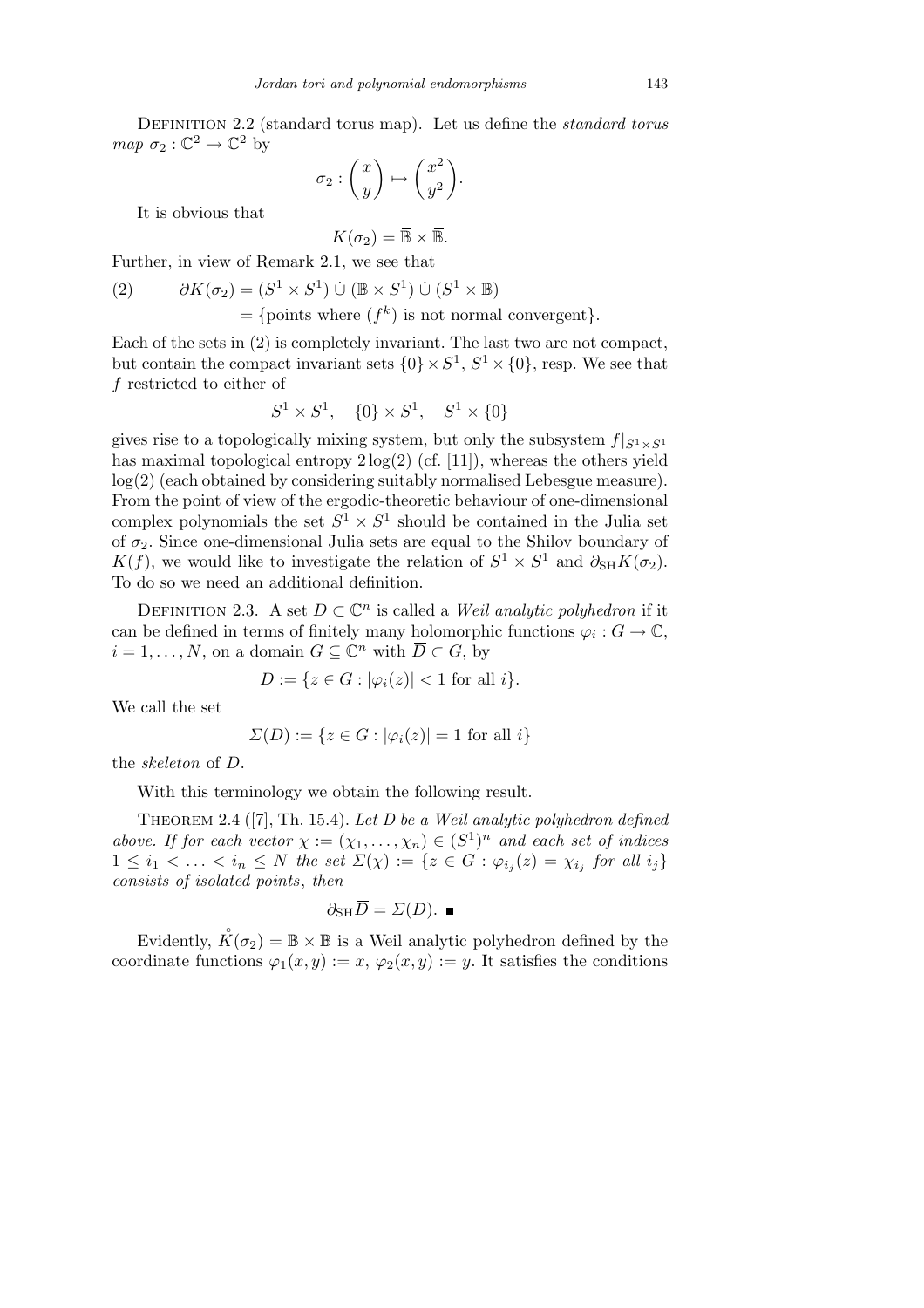of Theorem 2.4 as  $\Sigma(\chi_1, \chi_2) = \{(\chi_1, \chi_2)\}\.$  We deduce that

$$
\partial_{SH} K(\sigma_2) = \Sigma (\mathbb{B} \times \mathbb{B}) = S^1 \times S^1.
$$

The reader should note that this standard fact can be established directly by using the fact that  $K(\sigma_2)$  is a product set. However, the above proof carries over to the general setting in 3.9.

For the standard torus map  $\sigma_2$ , we note that the set of points where the sequence of iterates of  $\sigma_2$  is not normal convergent coincides with (2). However, for  $(x^*, y^*)$  in  $S^1 \times \mathbb{B}$  (resp. in  $\mathbb{B} \times S^1$ ), there still is some convergent behaviour. Namely  $\{f^k\}$  restricted to  $\{x^*\}\times\mathbb{B}$  (resp. restricted to  $\mathbb{B}\times\{y^*\}$ ) is a normal family. Moreover, this also holds for any  $(x', y')$  in the open neighbourhood  $\mathbb{C} \times \mathbb{B} \cup \mathbb{B} \times \mathbb{C}$  of these  $(x^*, y^*)$ .

This shows that  $\{f^k\}$  is weakly normal on  $\mathbb{C}^2 \backslash S^1 \times S^1$ . Evidently,  $J(\sigma_2)$ must be a closed set according to the definition of weak normality. One cannot obtain normal convergence on any (at least one-dimensional) analytic set containing one of the repelling periodic points  $(\exp(2\pi i \cdot r/(2^k-1)))$ ,  $\exp(2\pi i \cdot s/(2^k-1))$ ,  $r, s \in \mathbb{N}, k \in \mathbb{N}^*$ , of f. But these points are dense in  $S^1 \times S^1$ . We conclude that  $J(\sigma_2) = S^1 \times S^1$ .

For the reader's convenience, we recall some basic properties of the Julia set from [13].  $J(f)$  is closed and contained in  $\partial K(f)$ , hence compact. Applying the Open Mapping Theorem ([10], p. 108) and the Proper Mapping Theorem ([10], p. 213) one can show that  $J(f)$  is completely invariant under *f*. For  $n = 1$ , we remark that weakly normal and normal convergence give the same result as one-dimensional analytic sets are just open sets in C.

In the final part of this section we investigate the behaviour of products of one-dimensional maps. For *n* polynomials  $f_i: \mathbb{C} \to \mathbb{C}$  in one variable, where  $\deg(f_i) = p_i \geq 2$ , we define a polynomial vector  $f: \mathbb{C}^n \to \mathbb{C}^n$  by setting

$$
f(z_1,\ldots,z_n) := (f_1(z_1),\ldots,f_n(z_n)).
$$

Evidently, *f* is  $(p, q)$ -regular, where  $p = \min_i p_i$  and  $q = \max_i p_i$ . Let  $J(f_i)$ *⊂* C denote the Julia set of each *f<sup>i</sup>* : C *→* C. The following theorem holds.

THEOREM 2.5. For  $f: \mathbb{C}^n \to \mathbb{C}^n$  as above,

$$
J(f) = \bigtimes_{i=1}^{n} J(f_i).
$$

P r o o f. In view of the preceding example, it suffices to show that we get normal convergence on the sets

$$
\partial K_{(i)} := \{(z_1, \dots, z_n) \in \partial K(f) : z_i \in \mathring{K}(f_i)\}
$$

(which might be empty for  $\partial K(f_i) = K(f_i)$ , e.g. for  $J(f_i)$  a Cantor set),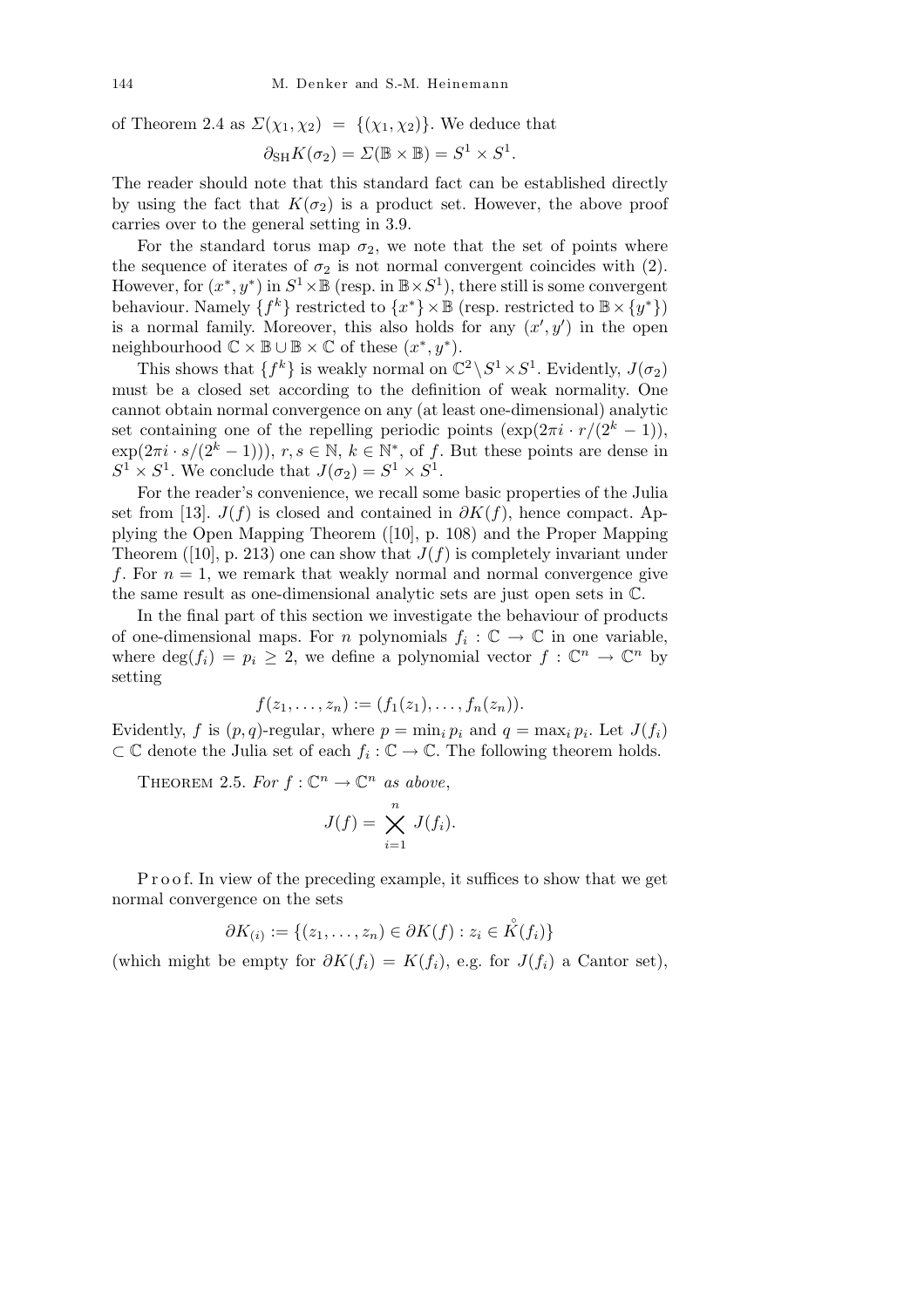which implies

$$
J(f) \subseteq \partial K(f) \setminus \bigcup_{i=1}^n \partial K_{(i)} = \bigtimes_{i=1}^n J(f_i).
$$

Furthermore, the repelling periodic points of *f* are dense in  $\chi_i^n$  $\sum_{i=1}^{n} J(f_i)$ . By the same argument as in the case of  $\sigma_2$  we obtain

$$
J(f) \supseteq \bigtimes_{i=1}^{n} J(f_i). \blacksquare
$$

We now show the main theorem in the case of product maps. We can characterise the set  $J(f)$  in various ways.

THEOREM 2.6. *In the product case we obtain* (*let*  $r \geq R_f$ ):

(A) 
$$
J(f) = \{ z \in \mathbb{C}^n : (f^k) \text{ is not weakly normal at } z \}
$$

$$
(B) \qquad \qquad = \partial_{SH} K(f)
$$

(C) = 
$$
\{z : z \text{ is a repelling periodic point of } f\}
$$

(D) = 
$$
\lim_{k \to \infty} f^{-k} (\partial_{\text{SH}} \overline{B}_r)
$$

(E) = supp(*measure* 
$$
\mu^f
$$
 *of maximal entropy for*  $f$ ).

P r o o f. First note that by Theorem 2.5 the form  $(A)$  is equivalent to

(A') 
$$
J(f) = \bigtimes_{i=1}^{n} J(f_i).
$$

We show that  $(A')$  is equivalent to  $(B)$  by using the following well known fact from dimension one: A point  $z^* \in K(f)$  lies in  $\partial_{SH} K(f)$  if and only if for each neighbourhood  $U \ni z^*$  there exists a *peak function*  $\varphi_U \in A$  such that  $|\varphi_U|$  has its maximum in *U* but takes only smaller values on  $\mathcal{C}U$  (for the notation, see [15]).

In view of this we have to show that for points  $z^* \in J(f)$  and open sets  $U \ni z^*$  there exist peak functions  $\varphi_U : \mathbb{C}^n \to \mathbb{C}$ , and that for  $z^* \notin J(f)$ one cannot find  $\varphi_U$  for arbitrary  $U \ni z^*$ . For one-dimensional maps  $f_i$  we know  $J(f_i) = \partial_{SH} K(f_i)$ , hence for  $z_i^* \in U_i \subset \mathbb{C}$  we can find appropriate peak functions  $\varphi_{U_i}: K(f_i) \to \mathbb{C}$ . We may assume that *U* is given in the form  $\prod_i U_i$  and set  $\varphi_U(z) := \prod_i \varphi_{U_i}(z_i)$ . This shows  $J(f) \subseteq \partial_{SH} K(f)$ . The remaining points  $z^* \in \partial K(f)$  lie in sets  $\partial K_{(i)}$ . If we consider the mapping  $\varphi_U$  restricted to

$$
\{z_1^*\}\times\cdots\times K(f_i)\times\cdots\times\{z_n^*\}
$$

we see by the maximum principle that it takes its maximum in

$$
\{z_1^*\}\times\cdots\times\partial K(f_i)\times\cdots\times\{z_n^*\},\,
$$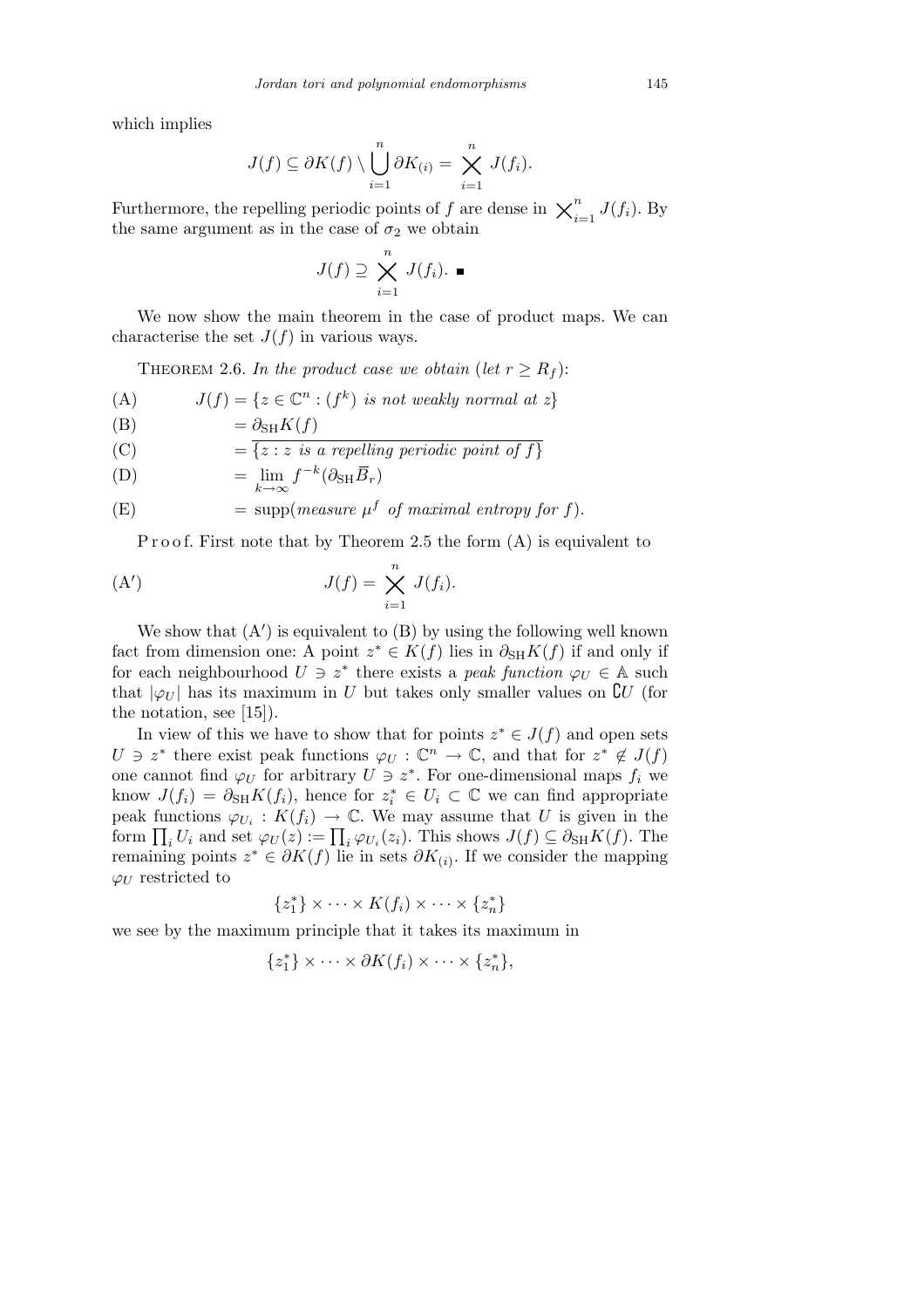hence by iterating the argument we see that any  $\varphi_U$  takes its maximal modulus in

$$
\partial K(f_1) \times \cdots \times \partial K(f_n) = J(f),
$$

thus  $\partial_{\text{SH}} K(f) \supseteq J(f)$ .

For the equivalence of  $(A')$  and  $(C)$  observe that  $z^*$  is a repelling periodic point of *f* if and only if each component  $z_i^*$  is a repelling periodic point for  $f_i$ .

In order to prove the equivalence of  $(A')$  and  $(D)$  we note (letting  $\pi_i$ :  $\mathbb{C}^n \to \mathbb{C}$  be the projection to the *i*th coordinate)

$$
\pi_i(f^{-k}(\partial_{\mathrm{SH}} \overline{B}_r)) = f_i^{-k}(\pi_i(\partial_{\mathrm{SH}} \overline{B}_r)).
$$

Using  $[4]$ , Theorem 16.1, we handle  $(E)$  in a similar fashion:

$$
\mu_k^f(z) := \mu_k^{f_1}(z_1) \otimes \cdots \otimes \mu_k^{f_n}(z_n). \blacksquare
$$

**3. Torus maps.** In dimension one it is well known that the Julia sets of mappings of the form

$$
(3) \t\t f_c: z \mapsto z^2 + c
$$

with  $|c|$  small are Jordan curves (see [2], 1.6, 9.9, and [4], Th. 8.1) and exhibit dynamical behaviour similar to  $\sigma_1 : z \mapsto z^2$ . It is easy to see that this holds if  $|c|$   $<$  1/4. We want to obtain a similar result concerning strict polynomials  $f: \mathbb{C}^2 \to \mathbb{C}^2$  with respect to  $\sigma_2$ . We are interested in sharp results, i.e. we do not just want to establish the existence of some tiny epsilon-ball in parameter space where *f* exhibits similar behaviour, but would like to obtain a "large" set in the sense that one might actually "see" the results using numerical approximation.

We proceed in several steps. First we show that the dynamics of *f* induces a repeller  $(\partial K)^* \subset \partial K(f)$  which is homeomorphic to the torus  $S^1 \times S^1$ . The Shilov boundary of  $K(f)$  is contained in  $J(f)$  (this is part of (B)). But  $\partial_{\text{SH}}K(f)$  is also contained in  $(\partial K)^*$ . Hence, in the next step we show the equality of  $(\partial K)^*$  and  $\partial_{\text{SH}}K(f)$ . We then prove that the sequence  $(f^n)$  is weakly normal on  $\partial K(f) \setminus (\partial K)^*$ . As  $\partial_{SH} K(f)$  is the support of the measure  $\mu_K$  induced by the Green current (which has maximal entropy) we have the equivalence of  $(A)$ ,  $(B)$ ,  $(D)$ ,  $(E)$ . Finally, we show that there are no repelling periodic points outside  $G_{1xy}$  but that they are dense in  $J(f)$ , which gives equivalence to (C).

First let us assure the reader that we are not dealing with empty "phantom sets"  $J(f)$ .

THEOREM 3.1. For a strict polynomial  $f: \mathbb{C}^n \to \mathbb{C}^n$  the Julia set  $J(f)$ *contains the Shilov boundary*  $\partial_{\text{SH}} K(f)$  *of*  $K(f)$ *.* 

Proof. Let  $z^* \in \partial K(f) \setminus J(f)$ . Hence, there exists an open set *V* and complex analytic sets  $\{\mathcal{C}_x\}$  such that  $\{f^k\}$  restricted to  $V \cap \mathcal{C}_x$  is normal.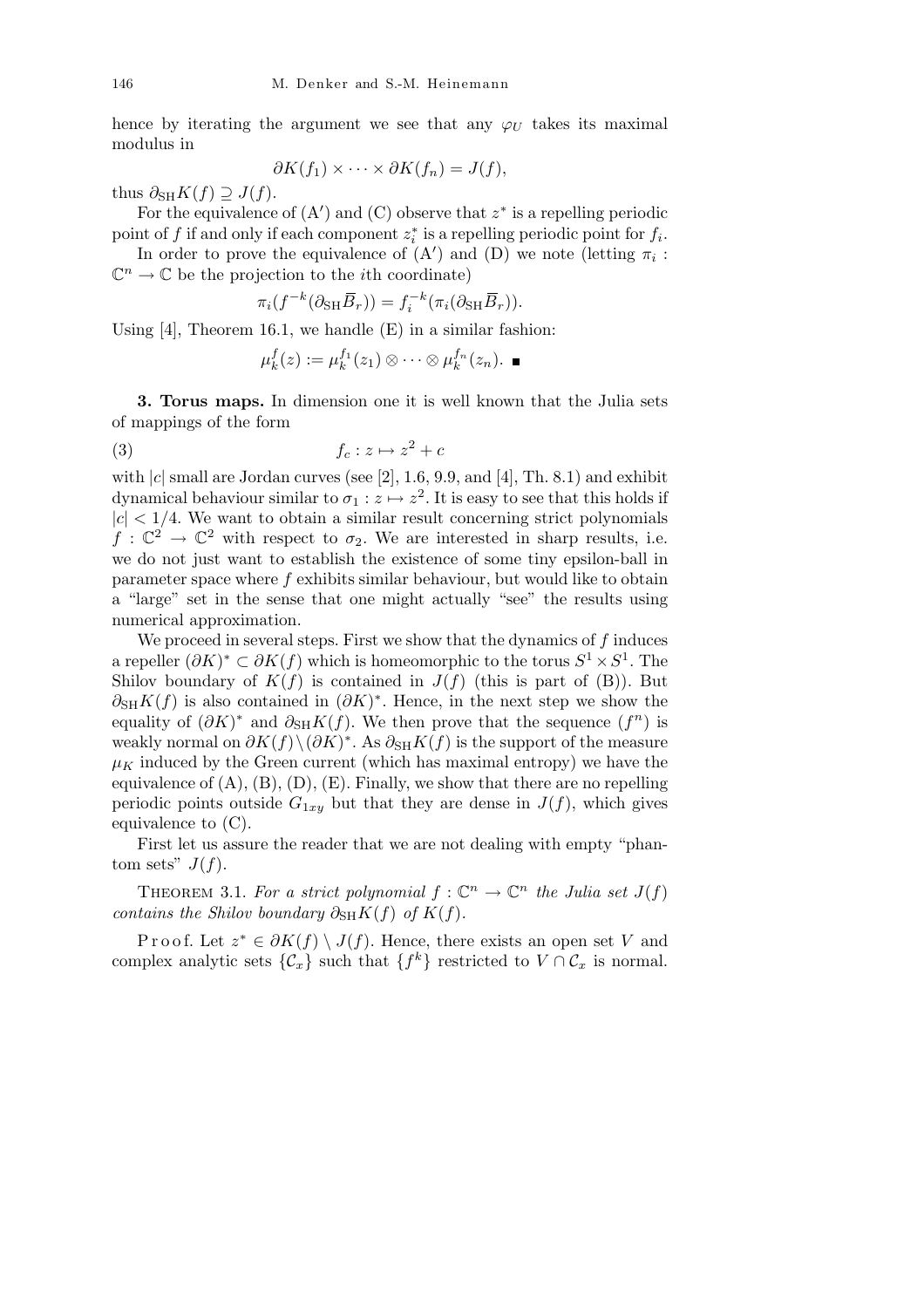Now we fix an open set  $U \ni z^*$  with  $U \in V$  and assume the existence of a peak function  $\varphi_U$  for *U*. By the maximum principle for complex spaces with boundary (see [10], p. 110)  $\varphi_U$  restricted to  $\overline{U} \cap C_x$  for  $x \in \overline{U}$  takes its maximal modulus in  $\partial U \cap C_x$ , hence  $z^* \notin \partial_{SH} K(f)$  and thus

$$
\partial_{\mathrm{SH}} K(f) \subseteq J(f). \blacksquare
$$

COROLLARY 3.2. For a strict polynomial  $f: \mathbb{C}^n \to \mathbb{C}^n$  the Julia set  $J(f)$ *is not empty.*

Consider an arbitrary strict polynomial  $f: \mathbb{C}^2 \to \mathbb{C}^2$  of (algebraic) degree 2. It is given by a complex polynomial vector of the form

(4) 
$$
f: \begin{pmatrix} x \\ y \end{pmatrix} \mapsto \begin{pmatrix} ax^2 + bxy + cy^2 + dx + ey + f \\ Ay^2 + Bxy + Cx^2 + Dy + Ex + F \end{pmatrix}.
$$

Strictness of *f* only depends on [*f*], namely  $f: \mathbb{C}^2 \to \mathbb{C}^2$  is strict if and only if  $[f]$  induces an endomorphism of  $\mathbb{P}^1$  of the same algebraic degree. In the special case (4) this means that the one-dimensional rational map

$$
\widetilde{f}: z \mapsto \frac{az^2 + bz + c}{A + Bz + Cz^2}
$$

has mapping degree 2 (cf. [22], 1.*§*4). This is easily checked by calculating the *Sylvester determinant* (cf. [20], p. 38)

(5) 
$$
S(f) := (aA - cC)^2 - (aB - bC)(Ab - Bc).
$$

If  $S(f) \neq 0$  then *f* is strict of degree 2.

We can apply linear mappings from  $GL(2,\mathbb{C})$  and translations in  $\mathbb{C}^2$  as conjugation mappings to obtain normal forms of strict polynomials  $f: \mathbb{C}^2 \to$  $\mathbb{C}^2$ . Evidently, in our case, the coefficients of  $[f]$  are only affected by conjugation with members of  $GL(2,\mathbb{C})$ . If we interpret this in the projective space  $\mathbb{P}^1$  these maps correspond exactly to the holomorphic Möbius transforms on the Riemann sphere. Let us recall that they operate threefold transitive on  $\mathbb{P}^1$  ([16], p. 65). We will make use of this in order to obtain a suitable normal form.

If *f* is strict of degree 2 the Riemann–Hurwitz theorem ([6], p. 128) gives us the existence of exactly 2 different critical values  $\lambda_1$  and  $\lambda_2$  (and also 2 critical points  $c_1, c_2$  of  $\tilde{f}$ . Because of the threefold transitivity of the Möbius group on  $\mathbb{P}^1$  we can move the critical points of  $\tilde{f}$  to 0 and  $\infty$  (then the critical values become  $c/A$ ,  $a/C$ , resp.) by conjugation with a suitable Möbius map. Translation back to  $\mathbb{C}^2$  and  $[f]$  tells us that we can always find a  $GL(2,\mathbb{C})$ -mapping such that conjugation of [f] with this map gives another homogeneous map  $[f]^*$  such that the planes  $\mathbb{C} \cdot (0,1) \ (\cong \text{``0''}), \mathbb{C} \cdot (1,0)$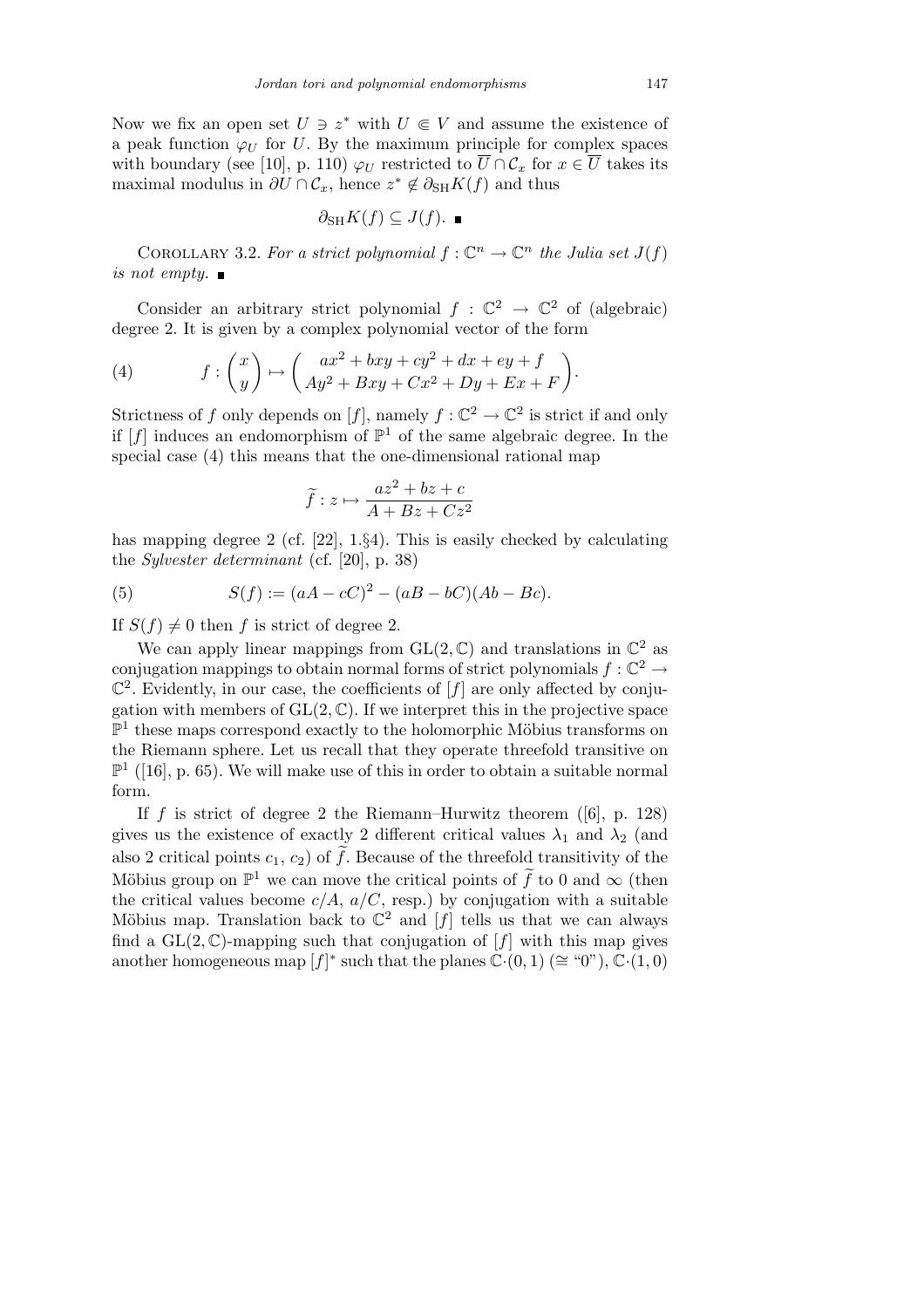(*∼*= "*∞*") are the only inverse images of their image planes C*·*(*c, A*), C*·*(*a, C*) resp.

 $\lambda_1$  and  $\lambda_2$  are exactly those parameter values ( $\in \overline{\mathbb{C}}$ ) for which  $\widetilde{f}(z) = \lambda$ has a double root. This is equivalent to (if one  $\lambda_i$  is  $\infty$ , we conjugate with  $z \mapsto 1/z$ 

(6) 
$$
(a - \lambda C)(c - \lambda A) = (b - \lambda B)^2.
$$

For our normal form we want to achieve that the critical points are 0 and  $\infty$ , hence the critical values are *c/A* and *a/C*. Together with (6) this implies

(7) 
$$
Ab - cB = 0, \quad aB - Cb = 0.
$$

Strictness of  $f$  and the form of  $S(f)$  (see (5)) show that in this case

$$
0 \neq S(f) = (aA - cC)^2,
$$

hence  $(a, C)$  and  $(c, A)$  are linearly independent and (7) can only be valid if  $b = B = 0$ . This shows that a strict polynomial of degree 2 in  $\mathbb{C}^2$  is conjugate to a map of the form

(8) 
$$
f: \begin{pmatrix} x \\ y \end{pmatrix} \mapsto \begin{pmatrix} ax^2 + cy^2 + dx + ey + f \\ Ay^2 + Cx^2 + Dy + Ex + F \end{pmatrix}.
$$

We want to consider maps similar to the standard torus map  $\sigma_2$ , hence let us assume that  $aA \neq 0$  in (8). Further conjugation by translation yields our final normal form  $\overline{\phantom{a}}$  $\mathbf{r}$  $\overline{\phantom{a}}$  $\mathbf{r}$ 

(9) 
$$
f: \begin{pmatrix} x \\ y \end{pmatrix} \mapsto \begin{pmatrix} x^2 + cy^2 + ey + f \\ y^2 + Cx^2 + Ex + F \end{pmatrix}.
$$

We use the abbreviations

$$
k(y) := cy^2 + ey + f
$$
,  $l(x) := Cx^2 + Ex + F$ .

 $k(y)$  and  $l(y)$  correspond to the constant *c* in (3). Of course it would be useless to demand that they are bounded for all *x* and *y*. This would imply that  $k$  and  $l$  are constants and  $f$  a product mapping. We could simply apply Theorem 2.6. Since we know that  $\mathcal{L}\overline{B}_{R_f} \subset F_\infty$ , it is sufficient to control *k* and *l* on  $\overline{B}_{R_f}$ .

We recall the definition of a torus map (cf. the introduction).

DEFINITION 3.3 (torus map). A quadratic strict polynomial  $f: \mathbb{C}^2 \to \mathbb{C}^2$ given by (9) is called a *torus map* if, for some  $\varepsilon > 0$ , we have  $\frac{1}{\sqrt{2}}$ 

$$
\frac{\|k(y)\|_{B_{1/2+\sqrt{1/2-\varepsilon}}}}{\|l(x)\|_{B_{1/2+\sqrt{1/2-\varepsilon}}}}\Bigg\}\leq 1/4-\varepsilon.
$$

REMARK 3.4. Throughout this paper we require that the quantity  $\varepsilon$  is, in addition, bounded from below by  $\varepsilon_2 > 37/150$  (this is due to the evaluation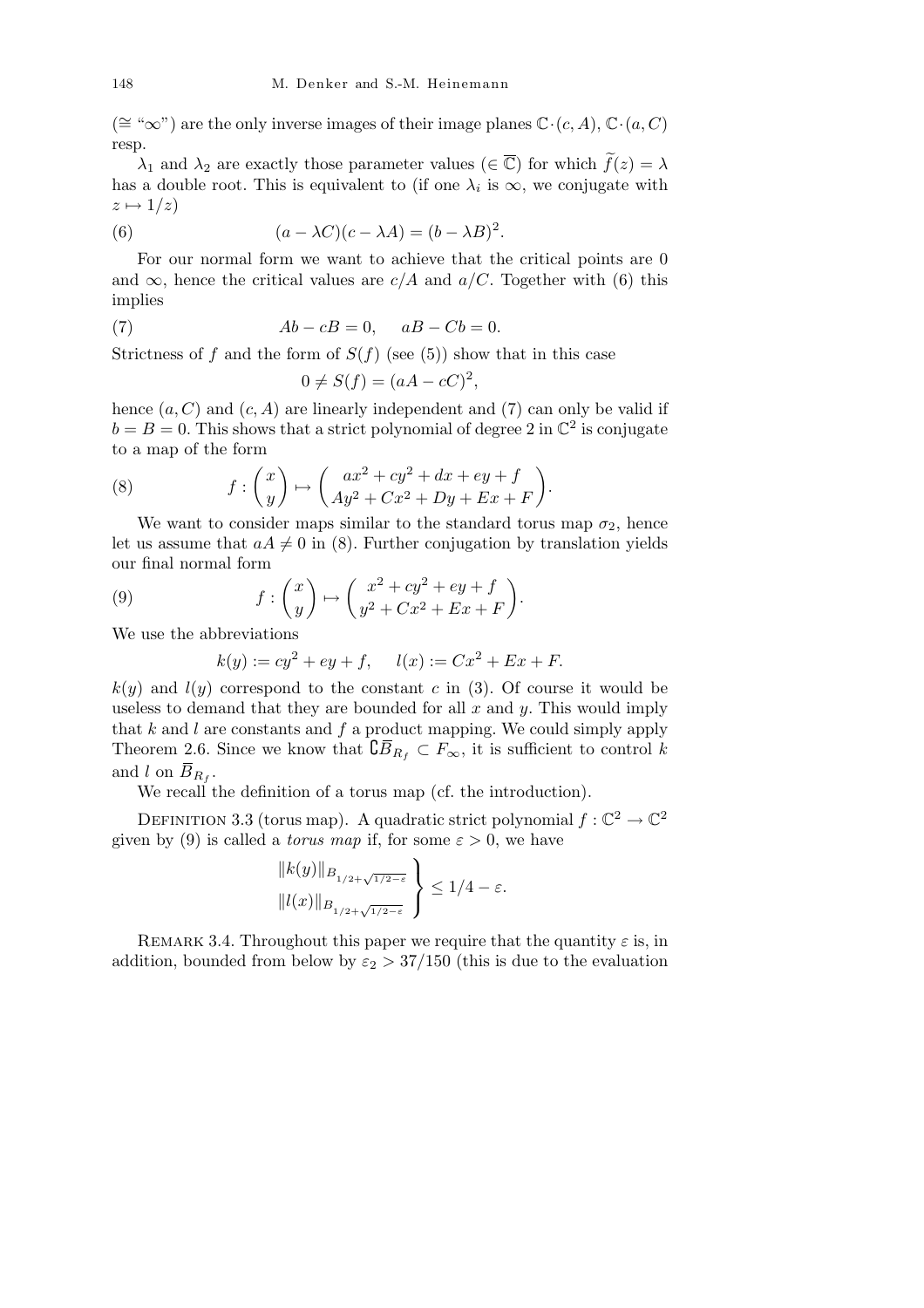of (32) and (33) where we use the original map rather than iterates of higher degree in Theorem 3.15). This bound can easily be improved by using more detailed estimates.

We shall later see that in this case  $1/2 + \sqrt{1/2 - \varepsilon}$  plays the role of  $R_f$ . We define some useful abbreviations:

$$
\kappa := 1/4 - \varepsilon, \quad \varrho := 1/2 + \sqrt{\varepsilon}, \quad \varrho' := 1/2 - \sqrt{\varepsilon},
$$

$$
r := 1/2 + \sqrt{1/2 - \varepsilon}.
$$

Note that

$$
\varrho'^2 = \varrho' - \kappa, \qquad \varrho^2 = \varrho - \kappa, \qquad r^2 = r + \kappa,
$$

$$
\kappa = \varrho \varrho', \qquad 1 = \varrho + \varrho'.
$$

The Bernstein inequality implies, for  $x, y \in \mathbb{C}$ , that

$$
|k(y)| \le \kappa (\max\{1, |y|/r\})^2, \quad |l(x)| \le \kappa (\max\{1, |x|/r\})^2.
$$

From the Cauchy inequality we deduce

$$
(10) \t\t |f|, |F| \le \kappa,
$$

(11)  $|e|, |E| \le \kappa/r$ ,

$$
(12) \t\t |c|, |C| \le \kappa/r^2.
$$

We distinguish between three regions in  $\mathbb{C}^2$ :

$$
G_0 := \{ (x, y) \in \mathbb{C}^2 : |x|, |y| < \varrho \},
$$
\n
$$
G_{\infty} := \{ (x, y) \in \mathbb{C}^2 : \max\{|x|, |y|\} > r \},
$$
\n
$$
G_1 := \{ (x, y) \in \mathbb{C}^2 : \varrho \le \max\{|x|, |y|\} \le r \}.
$$

*G*<sub>0</sub> is mapped to itself as, for  $|x|, |y| < \varrho$ , one calculates that  $|x^2 + k(y)|$  and  $|y^2 + l(x)|$  are bounded by  $\varrho$ . We deduce that the family  $\{f^k|_{G_0}\}$  of iterates of  $f$  restricted to  $G_0$  is normal, hence

 $G_0 \subseteq F(f)$ .

Similar calculations show that  $G_{\infty}$  is also mapped to itself and that the family  $\{f^k|_{G_{\infty}}\}$  converges to infinity. We obtain the inclusion

$$
J(f) \subseteq \partial K(f) \subseteq G_1.
$$

Now we divide the remaining set  $G_1$  into the following sets:

$$
G_{1xy} := \{(x, y) \in \mathbb{C}^2 : \varrho \le |x|, |y| \le r\},
$$
  
\n
$$
G_{1x} := \{(x, y) \in \mathbb{C}^2 : \varrho \le |x| \le r, |y| < \varrho\},
$$
  
\n
$$
G_{1y} := \{(x, y) \in \mathbb{C}^2 : |x| < \varrho, \varrho \le |y| \le r\}.
$$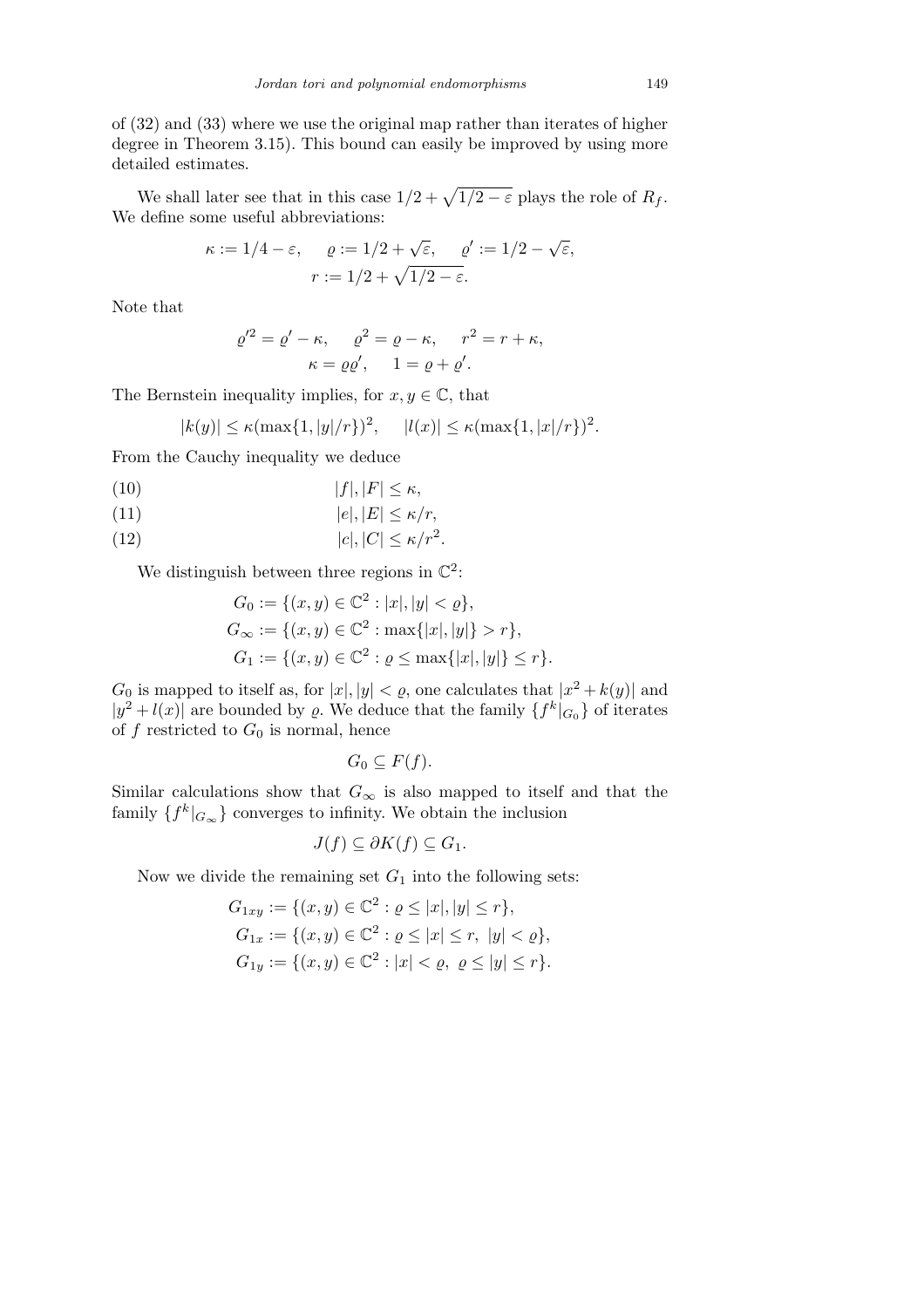From the above we deduce that *f* maps points from  $G_{1x}$  to  $G_{1x}$ *,*  $G_0$ *,* or  $G_{\infty}$ *.* Points of  $G_{1y}$  are mapped into  $G_{1y}$ *,*  $G_0$ *,* or  $G_{\infty}$ *.* Clearly,

$$
(13) \t\t f^{-1}(G_{1xy}) \subseteq G_{1xy}
$$

and

$$
f^{-1}(G_{1x}) \subseteq G_{1x} \cup G_{1xy}, \quad f^{-1}(G_{1y}) \subseteq G_{1y} \cup G_{1xy}.
$$



Fig. 1. Sketch (Reinhardt diagram) of the regions *G∗*

The critical points of *f* (where *f* does not have full rank) are given by the zeros of the Jacobi determinant. Namely, a critical point  $(x, y)$  satisfies the equations

$$
(14) \qquad (2(1 - cC)y - Ce)x = cEy,
$$

(15) 
$$
(2(1 - cC)x - cE)y = Cex.
$$

This immediately yields the following lemma.

Lemma 3.5. *The critical points and their forward images are bounded away from*  $G_{1xy}$ *.* 

Proof. Elementary calculations.  $\blacksquare$ 

COROLLARY 3.6. *In*  $G_{1xy}$  *all inverse branches*  $f_*^{-k}|_{G_{1xy}}$  :  $G_{1xy} \rightarrow G_{1xy}$ *of f k are well-defined.*

An analogue to  $(13)$  still holds if we replace  $G_{1xy}$  by an open neighbourhood  $G_{1xy}$  which is the product of two ring domains whose inner (resp. outer) radius is slightly smaller than  $\rho$  (resp. slightly greater than  $r$ ). Introducing the hyperbolic metric on  $\tilde{G}_{1xy}$  (cf. [18]) we see that (in this metric)  $Df^{-1}$  must be strictly contracting on the compact set  $G_{1xy}$ . We deduce that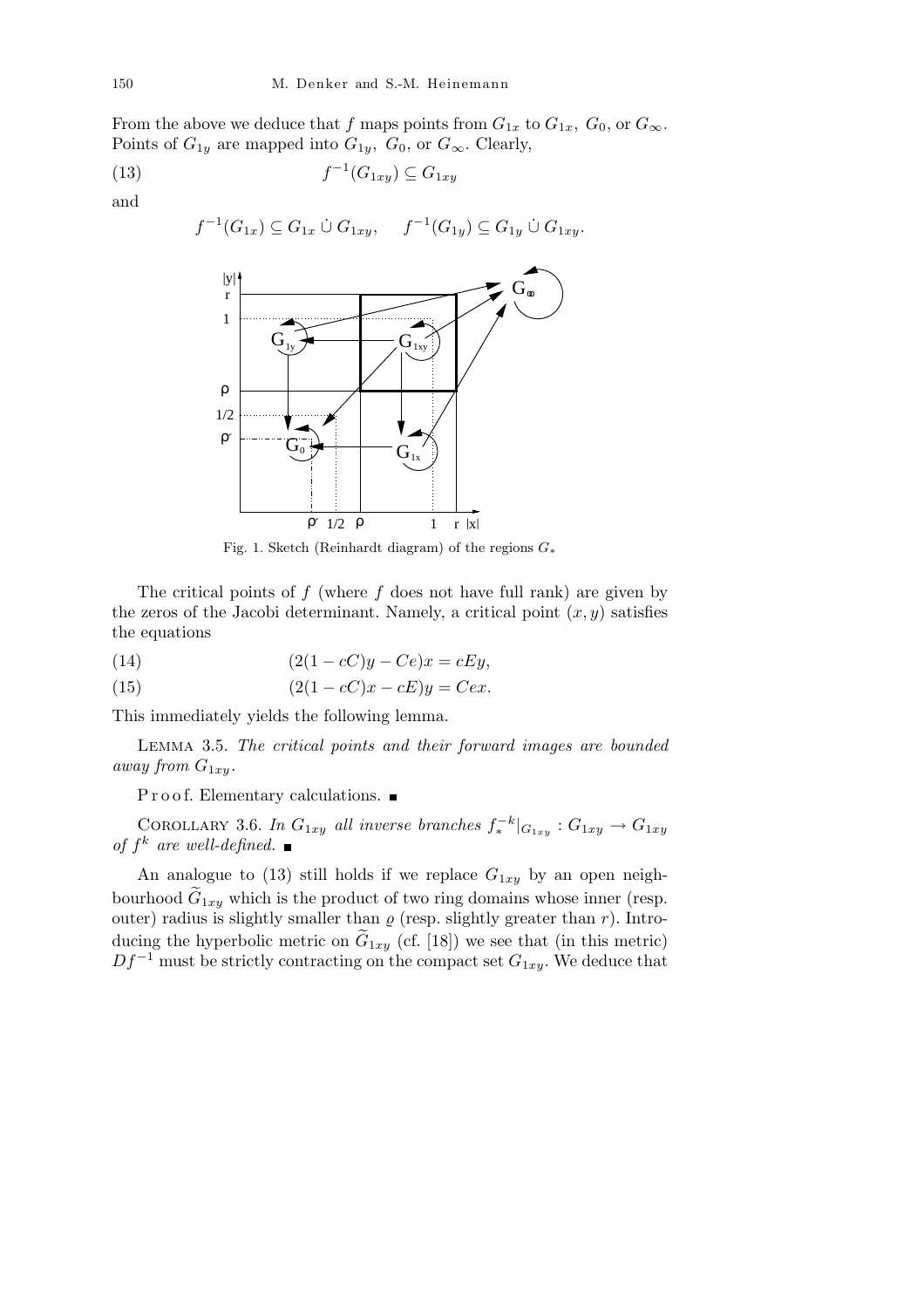there exists  $\Theta > 0$  such that on  $G_{1xy}$ , for some  $\lambda < 1$ ,

(16) 
$$
||Df^{-k}|| \leq \Theta \lambda^k,
$$

since, on  $G_{1xy}$ , the Euclidean metric is equivalent to the hyperbolic metric. This means that  $Df^{-k}$  is contracting with factor  $\Theta \lambda^k$ , and  $Df^k$  is expanding by at least  $1/(\Theta \lambda^k)$  on  $G_{1xy}$ .

From  $f^{-1}(\overline{B}_{R_f}) \subseteq \overline{B}_{R_f}$  we derive that

$$
K(f) = \lim_{k \to \infty} f^{-k}(\overline{B}_{R_f}).
$$

Moreover, we directly see that

$$
(\partial K)^* := \lim_{k \to \infty} f^{-k}(G_{1xy})
$$

is a completely invariant set and a repeller under iteration of *f*. Furthermore, it is easy to see that, for any point  $z^* \in G_{1xy}$ , we have

$$
\overline{\lim_{k \to \infty} f^{-k}(z^*)} = (\partial K)^*.
$$

This implies that

$$
(\partial K)^* = \lim_{k \to \infty} f^{-k} (\partial_{\text{SH}} \overline{B}_{R_f}).
$$

We want to investigate the topological structure of  $(\partial K)^*$  and the dynamics of *f* on  $(\partial K)^*$ . We define a family of maps parametrised by  $t \in [0, 1]$ by setting

$$
f_t(z) := (1 - t)\sigma_2(z) + tf(z).
$$

From the above considerations it follows that for each of these maps we can find a repeller  $(\partial K)^*_t$  which is contained in  $G_{1xy}$ . Expanding repellers are structurally stable and the conjugacies near the identity depend continuously on the parameter. It follows that there exist homeomorphisms  $\pi_t$ , continuously depending on *t*, such that the following diagram is commutative:

(17) 
$$
S^{1} \times S^{1} \xrightarrow{\sigma_{2}} S^{1} \times S^{1}
$$

$$
\uparrow_{\pi_{t}} \qquad \qquad \downarrow_{\pi_{t}} \qquad \qquad \downarrow_{\pi_{t}}
$$

$$
(\partial K)_{t}^{*} \xrightarrow{f_{t}} (\partial K)_{t}^{*}
$$

We have shown the following theorem:

THEOREM 3.7. *There exists an isotopy from the identity map on*  $S^1 \times S^1$ *to*  $\pi_1 : S^1 \times S^1 \to (\partial K)^*$  *in*  $G_{1xy}$ *. Moreover*,  $((\partial K)^*, f)$  *is a mixing repeller.* 

P r o o f. The isotopy can be established via the maps  $\pi_t$ . The mixing property then follows from the mixing property of  $(S^1 \times S^1, \sigma_2)$ .

We now compare  $(\partial K)^*$  with the Shilov boundary of *K*.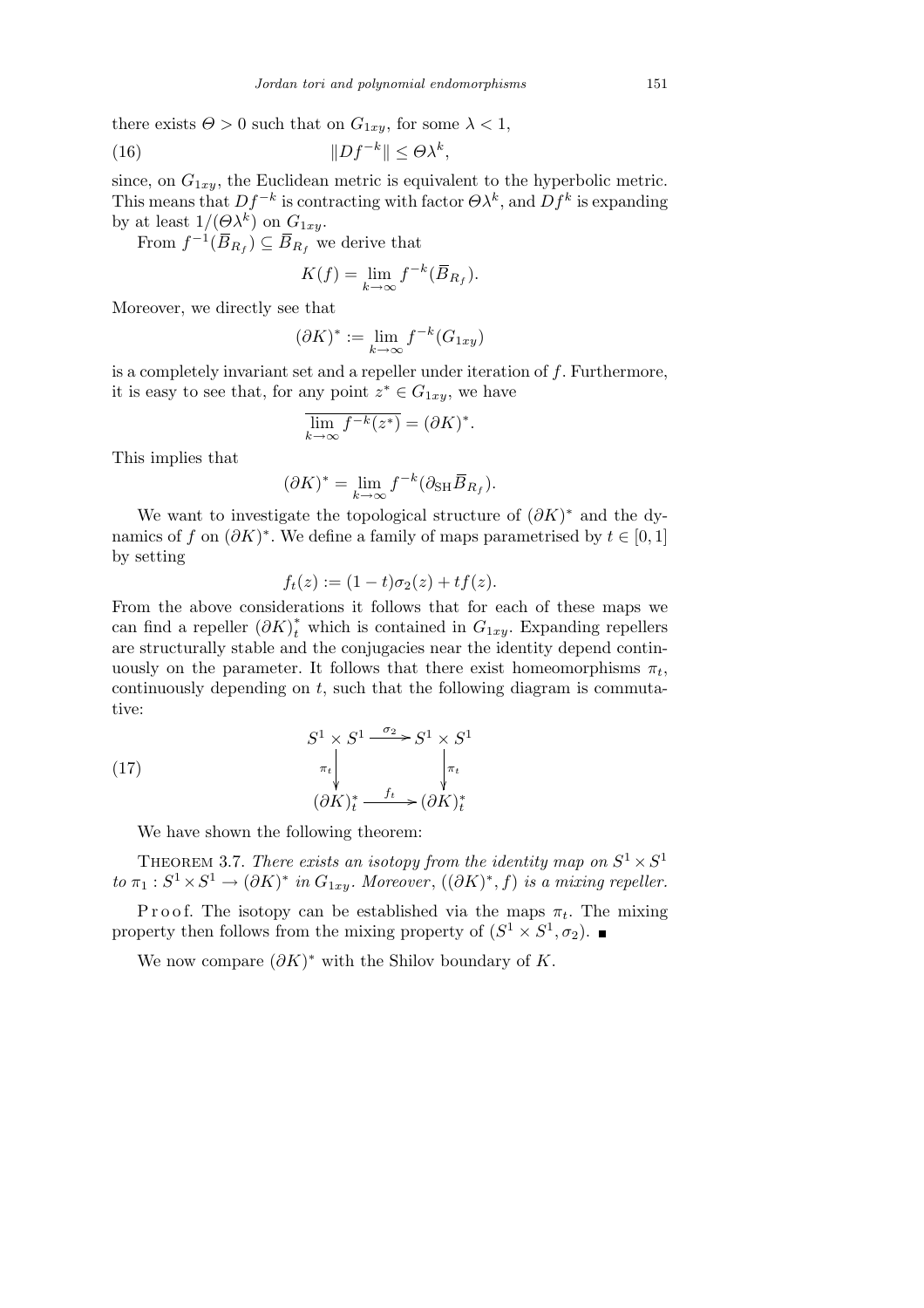LEMMA 3.8. Let  $K_i$ ,  $i \in \mathbb{N}$ , be a sequence of nonempty compact polyno*mially convex sets in*  $\mathbb{C}^n$  *such that*  $K_{i+1} \subseteq K_i$ *. Let* 

$$
K_{\infty} := \lim_{i \to \infty} K_i = \bigcap_{i=1}^{\infty} K_i.
$$

*Then*

$$
\partial_{\mathrm{SH}} K_{\infty} \subseteq \lim_{i \to \infty} \partial_{\mathrm{SH}} K_i.
$$

P r o o f. Let  $z^* \in \partial_{SH} K_\infty$ . Hence for  $\eta > 0$  and  $1/2 > \delta > 0$  there exists a function  $\vartheta_{\eta,z^*} \in A$  such that

$$
\sup_{z\in K_\infty}|\vartheta_{\eta,z^*}(z)|=\sup_{z\in B_{\eta/2}(z^*)\cap K_\infty}|\vartheta_{\eta,z^*}(z)|=1,
$$
  

$$
\sup_{z\in \mathbf{C}B_{\eta/2}(z^*)\cap K_\infty}|\vartheta_{\eta,z^*}(z)|<\delta/4.
$$

We choose a holomorphic map  $\vartheta_{\eta,z^*}^0 \in A_0$  defined on some closed neighbourhood  $\overline{B_i(K_\infty)}$  for which

$$
\sup_{z \in K_{\infty}} |\vartheta_{\eta, z^*}(z) - \vartheta_{\eta, z^*}^0(z)| < \delta/4.
$$

 $\vartheta_{\eta,z^*}^0$  is still a peak function for  $B_{\eta/2}(z^*)$ , since

$$
\sup_{z\in B_{\eta/2}(z^*)\cap K_\infty}|\vartheta_{\eta,z^*}^0(z)|\geq 1-\delta/4,
$$
  
\n
$$
\sup_{z\in \mathbb{G} B_{\eta/2}(z^*)\cap K_\infty}|\vartheta_{\eta,z^*}^0(z)|<\delta/4+\delta/4.
$$

By equicontinuity of  $\vartheta_{\eta,z^*}^0$  on  $\overline{B_i(K_\infty)}$  we deduce that there exists  $\tau > 0$ such that, for  $z \in B_{\tau}(K_{\infty})$ , we have

(18) 
$$
\sup_{z \in B_{\tau}(K_{\infty}) \backslash B_{\eta}(z^*)} |\vartheta_{\eta,z^*}^0(z)| < 3\delta/4,
$$

(19) 
$$
\sup_{z \in B_{\eta}(z^*) \cap K_{\infty}} |\vartheta_{\eta,z^*}^0(z)| > 1 - \delta/2.
$$

Since  $K_{\infty} = \lim_{i \to \infty} K_i$  we can find an index *i*<sup>\*</sup> such that, for  $i \geq i^*$ ,  $K_i$ is contained in  $B_{\tau}(K_{\infty})$ . Then the function  $\vartheta_{\eta,z^*}^0$  restricted to  $K_i$  (where  $i \geq i^*$  must take its maximal modulus in  $\partial_{SH} K_i$ . From (18) and (19) we deduce that  $\partial_{\text{SH}} K_i \cap B_{\eta}(z^*) \neq \emptyset$ , hence

$$
\partial_{\mathrm{SH}} K_{\infty} \subseteq \lim_{i \to \infty} \partial_{\mathrm{SH}} K_i. \blacksquare
$$

COROLLARY 3.9. The Shilov boundary of  $K(f)$ , which is contained in *J*(*f*) *by Theorem* 3.1, *is contained in the limit of the inverse images of the Shilov boundary of*  $\overline{B}_{R_f}$ :

(20) 
$$
\partial_{\text{SH}} K(f) \subseteq (\partial K)^* = \lim_{k \to \infty} f^{-k} (\partial_{\text{SH}} \overline{B}_{R_f}).
$$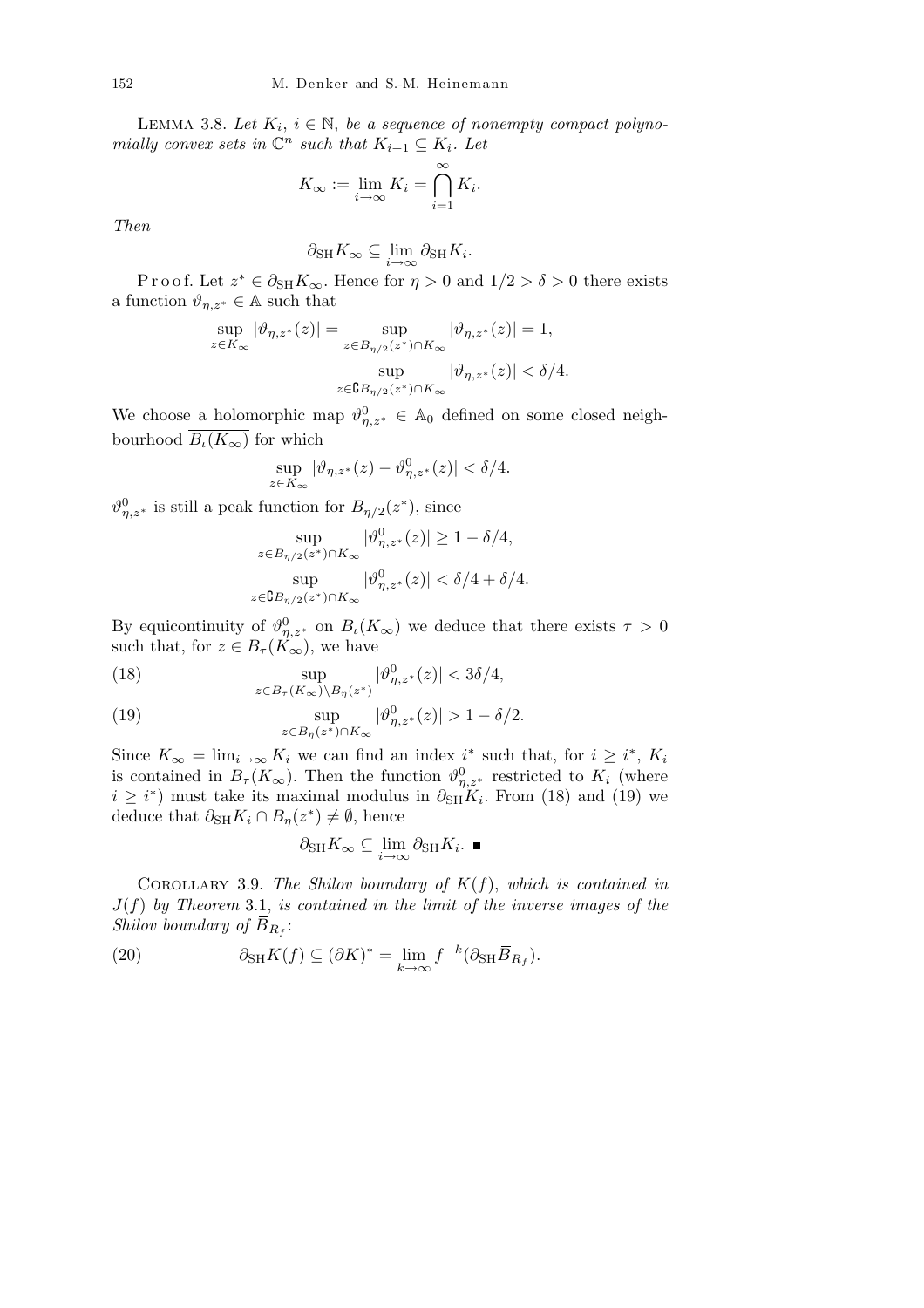Proof (cf. Theorem 2.4). The sets  $f^{-k}(\overline{B}_{R_f})$  are Weil analytic polyhedra defined by

$$
\varphi_{k,1}(x,y) := \frac{1}{R_f} \pi_1 \circ f^k(x,y), \quad \varphi_{k,2}(x,y) := \frac{1}{R_f} \pi_2 \circ f^k(x,y),
$$

hence

$$
\partial_{\rm SH} f^{-k}(\overline{B}_{R_f}) = f^{-k}(\partial_{\rm SH} \overline{B}_{R_f}).
$$

Now set  $K_i := f^{-i}(\overline{B}_{R_f})$  in Lemma 3.8.

We shall prove that in (20) we actually get equality of  $\partial_{\text{SH}}K(f)$  and (*∂K*) *∗* .

LEMMA 3.10. For two disjoint compact disks  $D, E \subseteq \mathbb{B}$  there exists a *holomorphic function*  $\varphi : \mathbb{B} \to \mathbb{B}$  *such that for given*  $1/2 > \varrho > 0$ ,

(21) 
$$
\inf_{z \in E} |\varphi(z)| \ge 1 - \varrho,
$$

(22) 
$$
\sup_{z \in D} |\varphi(z)| \leq \varrho.
$$

P r o o f. Without loss of generality we can assume that

$$
D = \overline{B_{\sigma}(s)}, \quad E = \overline{B_{\tau}(t)}
$$

with  $s, t \in [0, 1], s < t$ , and  $\sigma, \tau > 0$ , such that  $D, E \subset \mathbb{B}$  and  $D \cap E = \emptyset$ . For some  $\eta, \vartheta > 0$ ,

$$
E \subseteq B_{\eta}(1), \quad D \cap B_{\eta+\vartheta}(1) = \emptyset.
$$

We realize  $\varphi$  as a mapping of the following form: For  $\delta, \kappa > 0$  we define

$$
\varphi_{\delta,\kappa}:z\mapsto \bigg(\frac{1+\delta-z}{\delta}\bigg)^{-\kappa}.
$$

In order to obtain (21) and (22) it is sufficient to choose  $\delta$  and  $\kappa$  such that

(23) 
$$
\left(1+\frac{\eta}{\delta}\right)^{-\kappa} \geq -\varrho
$$

and

$$
\left(1+\frac{\eta+\vartheta}{\delta}\right)^{-\kappa}\leq \varrho.
$$

We deduce that

(24) 
$$
\frac{\eta + \vartheta}{-\sqrt{\varrho} - 1} \le \delta \le \frac{\eta}{-\sqrt{\gamma} - \varrho - 1},
$$

hence we have to choose  $\kappa$  (depending on  $\eta$ ,  $\vartheta$ ,  $\varrho$ ) such that

$$
\frac{\eta+\vartheta}{\vartheta} \le \frac{-\sqrt[n]{\varrho}-1}{-\sqrt[n]{1-\varrho}-1}.
$$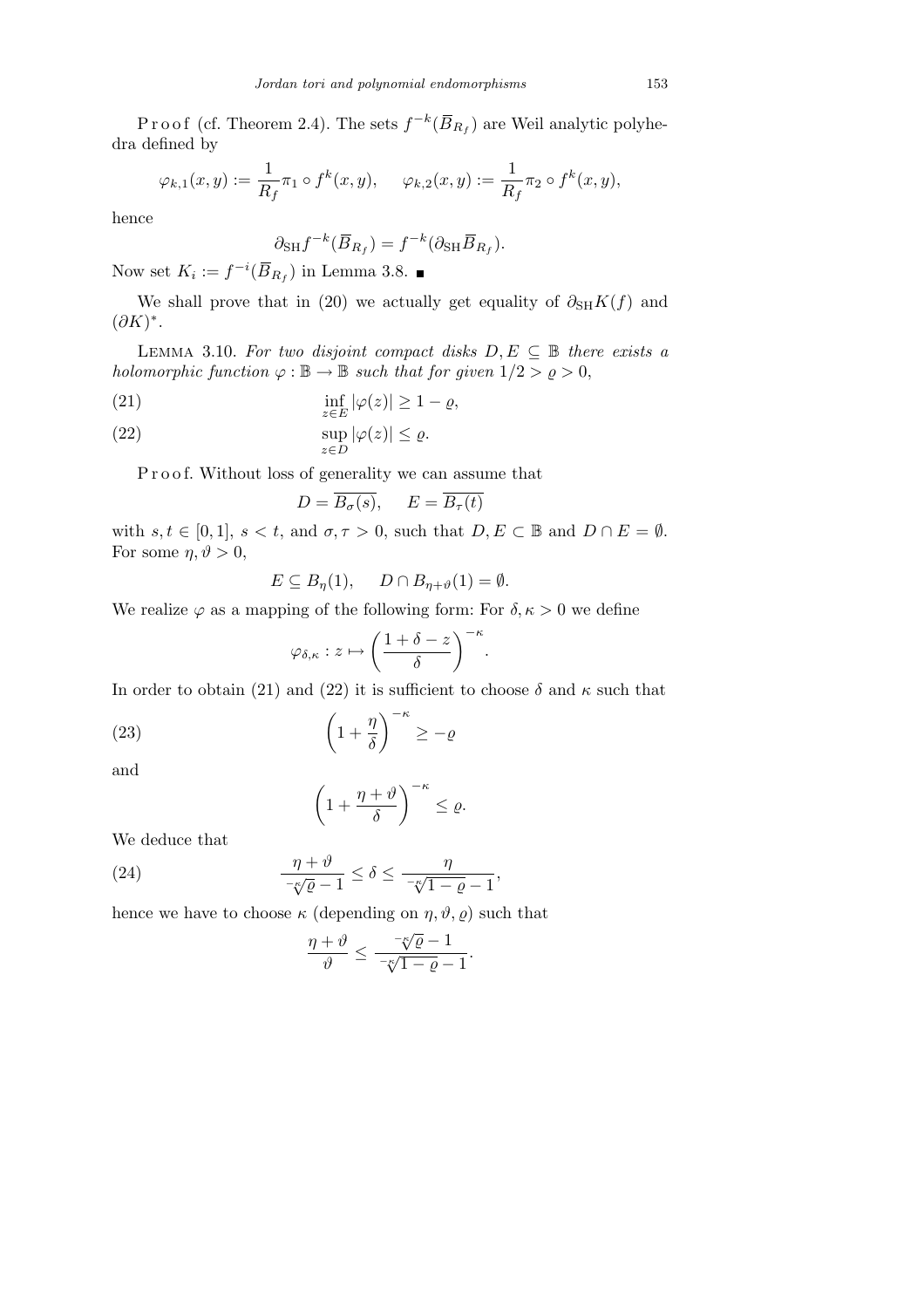As for  $0 < \varrho < 1/2$ ,

$$
\lim_{\kappa \searrow 0} \frac{-\sqrt{\varrho} - 1}{-\sqrt{\varrho} - 1} = \infty,
$$

we can find such a  $\kappa$  and can also choose a  $\delta$  which satisfies (24).

Corollary 3.11. *For a finite set of pairwise disjoint compact nonempty bi-disks*  $B_i = D_i \times E_i$ ,  $i = 0, \ldots, r$ , *in*  $\mathbb{B} \times \mathbb{B}$  *and any constant*  $0 < \sigma < 1/2$ *there exists a holomorphic function*  $\varphi : \mathbb{B} \times \mathbb{B} \to \mathbb{B}$  *such that* 

$$
\inf_{z \in B_0} |\varphi(z)| \ge 1 - \sigma, \qquad \sup_{\substack{z \in B_i \\ i = 1, \dots, r}} |\varphi(z)| \le \sigma.
$$

P r o o f. Define  $\varphi(z)$  as the product of functions  $\psi_i(x, y)$ , where  $\psi_i(x, y)$ :=  $\varphi_i(x)$  if  $D_0 \cap D_i = \emptyset$ , otherwise  $\psi_i(x, y) := \varphi_i(y)$ . ■

REMARK 3.12. The generalisation to the case of higher-dimensional polydisks in  $\mathbb{B}^n$ ,  $n > 2$ , is evident. Furthermore, it is obvious that one can replace  $\mathbb{B} \times \mathbb{B}$  by  $B_{R_f}$ .

THEOREM 3.13. For  $z^* \in \partial_{SH} K$ , the whole backward orbit  $\{f_i^{-k}(z^*)\}$  $of$  *z*<sup>\*</sup> *is contained in*  $\partial_{SH} K$  (*where we index the* 4<sup>*k*</sup> *different kth inverse branches by integers i*)*.*

P r o o f. Fix one inverse branch  $f_0^{-k}$  of  $f^k$ . For  $U \ni f_0^{-k}(z^*)$  we find an open set  $V$   $\ni$   $z^*$  such that  $f_0^{-k}(V) \subseteq U$  and, for all inverse branches, the images  $f_i^{-k}(V)$  are contained in disjoint bi-disks  $D_i \times E_i \subseteq B_{R_f}$ . For *V* we have a peak function  $\varphi_V$ . For the  $D_i \times E_i \subseteq B_{R_f}$  we can construct  $\varphi$  as in Corollary 3.11. Then

$$
\Phi_U: z \mapsto \varphi(z) \cdot \varphi_V \circ f^k(z)
$$

is a peak function for  $U$ .

As  $\partial_{SH} K(f) \neq \emptyset$  there exists at least one point  $z^* \in \partial_{SH} K(f)$  =  $\partial_{\text{SH}} K(f) \cap (\partial K)^*$ . Since its backward images are dense in  $(\partial K)^*$ , we have shown

THEOREM 3.14. *The Shilov boundary of*  $K(f)$  *equals the set of limit*  $points \ of \ (f^{-k}(\partial_{\text{SH}}\overline{B}_{R_f}))_{k\in\mathbb{N}}$ :

$$
\partial_{\mathrm{SH}} K(f) = (\partial K)^*.\ \blacksquare
$$

In order to determine  $J(f)$  completely it remains to show that  $\partial K(f)$   $\setminus$  $(\partial K)^*$  ⊂  $F(f)$ . Note that, for  $z \in G_{1xy}$ , either  $z \in (\partial K)^*$  or  $f^k(z)$  eventually leaves *G*<sub>1*xy*</sub> (and stays outside according to (13)). We know that  $G_0 \cup G_\infty \subseteq$ *F*(*f*). Thus we are left with  $z \in G_{1x} \cup G_{1y}$  or  $z \in G_{1xy}$ , which are eventually mapped to  $G_{1x} \cup G_{1y}$  and whose forward orbits stay in this set.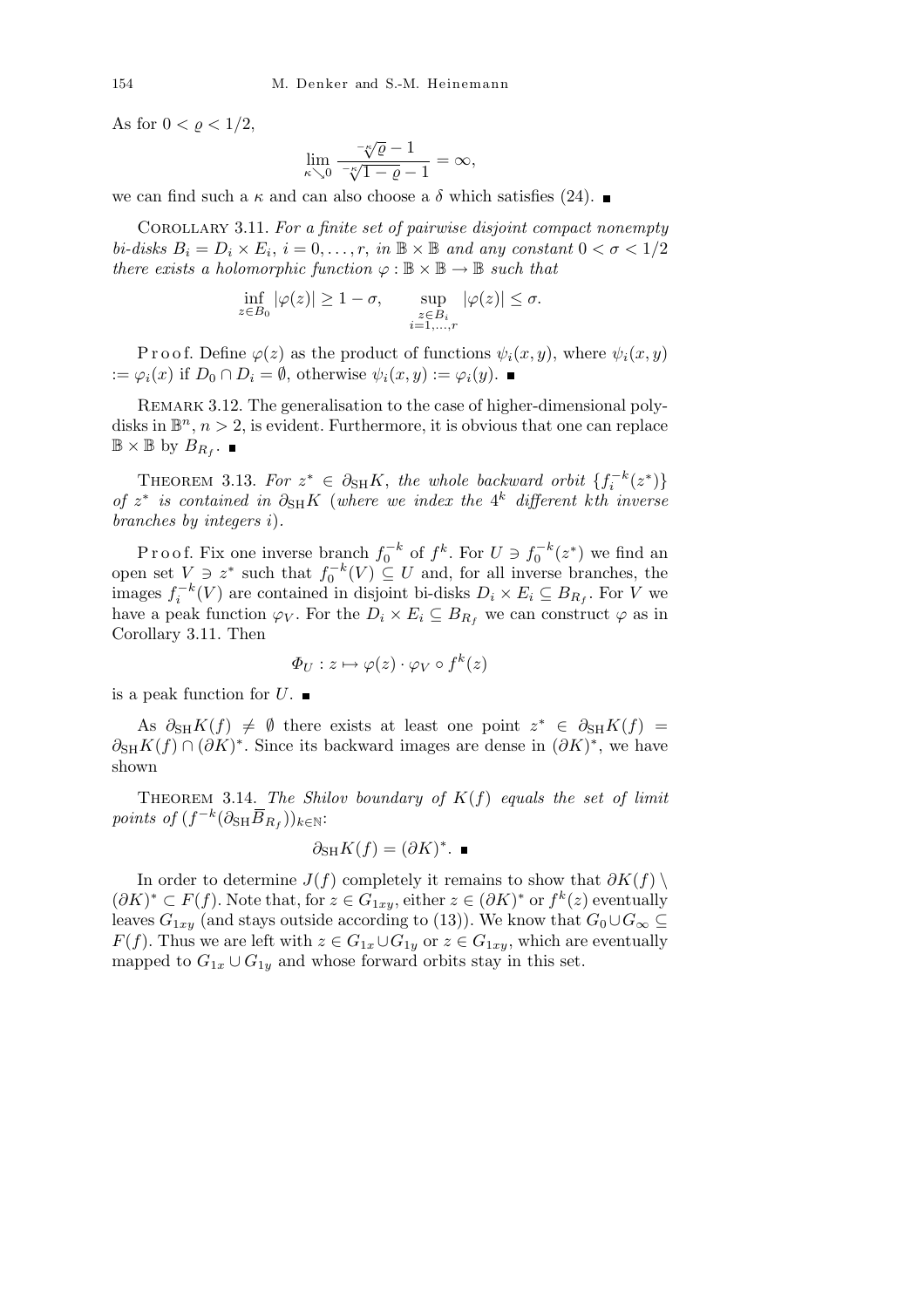In our treatment of this case  $z^* \in G_{1y}$ ,  $G_{1x}$ , resp., we apply [12], pp. 271 ff., in the special case of a torus map. In order to do so we need some additional notation.

For some  $\eta > 0$  let

$$
e = (w, x, y) \in B_{\eta}(0, 0, 0) \subseteq \mathbb{C}^{3}.
$$

(We will use  $B_{\eta}(0,0)$  for balls in  $\mathbb{C}^2$ ,  $B_{\eta}(0)$  in  $\mathbb{C}^1$ , etc.) Assume that we are given a sequence of holomorphic maps

$$
T_n: B_{\eta}(0,0,0) \to \mathbb{C}^3,
$$

with

$$
T_0(e) = e, \quad T_n(e) := \begin{pmatrix} U_n(w) \\ A_n x + F_n(e) \\ B_n y + G_n(e) \end{pmatrix},
$$

where the complex constants  $A_n$ ,  $B_n$  satisfy the relations

$$
|A_n| \le \alpha, \quad |B_n^{-1}| \le 1/\beta,
$$

with  $\alpha < 1$  and  $\beta > 1$ , hence in particular  $B_n \neq 0$  for all  $n \geq 1$ . Furthermore, let

$$
U_n(0) = 0, \quad F_n(0, 0, 0) = 0, \quad G_n(0, 0, 0) = 0,
$$

and assume that, for all  $w_a, w_b \in B_\eta(0)$ ,

(25) 
$$
|U_n(w_a) - U_n(w_b)| \le |w_a - w_b|;
$$

finally, for some  $0 < \delta < 1/10$  with

$$
0 < \alpha < 1 - 2\delta < 1 + 5\delta < \beta,
$$

and for all  $e_a, e_b \in B_\eta(0,0,0)$ , the relations

(26) 
$$
\frac{|F_n(e_a) - F_n(e_b)|}{|G_n(e_a) - G_n(e_b)|} \leq \delta^2 \|e_a - e_b\|
$$

shall hold. We obtain a second sequence of maps by setting

$$
S_n := T_n \circ \dots \circ T_1.
$$

We define its *stability set*  $D$  with respect to  $B_n(0,0,0)$  as

(27) 
$$
\mathcal{D} := \bigcap_{n=1}^{\infty} \mathcal{D}_n,
$$

where  $\mathcal{D}_n$  denotes the set where  $S_n$  is actually defined.

Then the following theorem holds.

THEOREM 3.15 ([12]). *Under the above assumptions there exists a holomorphic map*

$$
y_0: B_{\eta}(0,0) \to B_{\eta}(0)
$$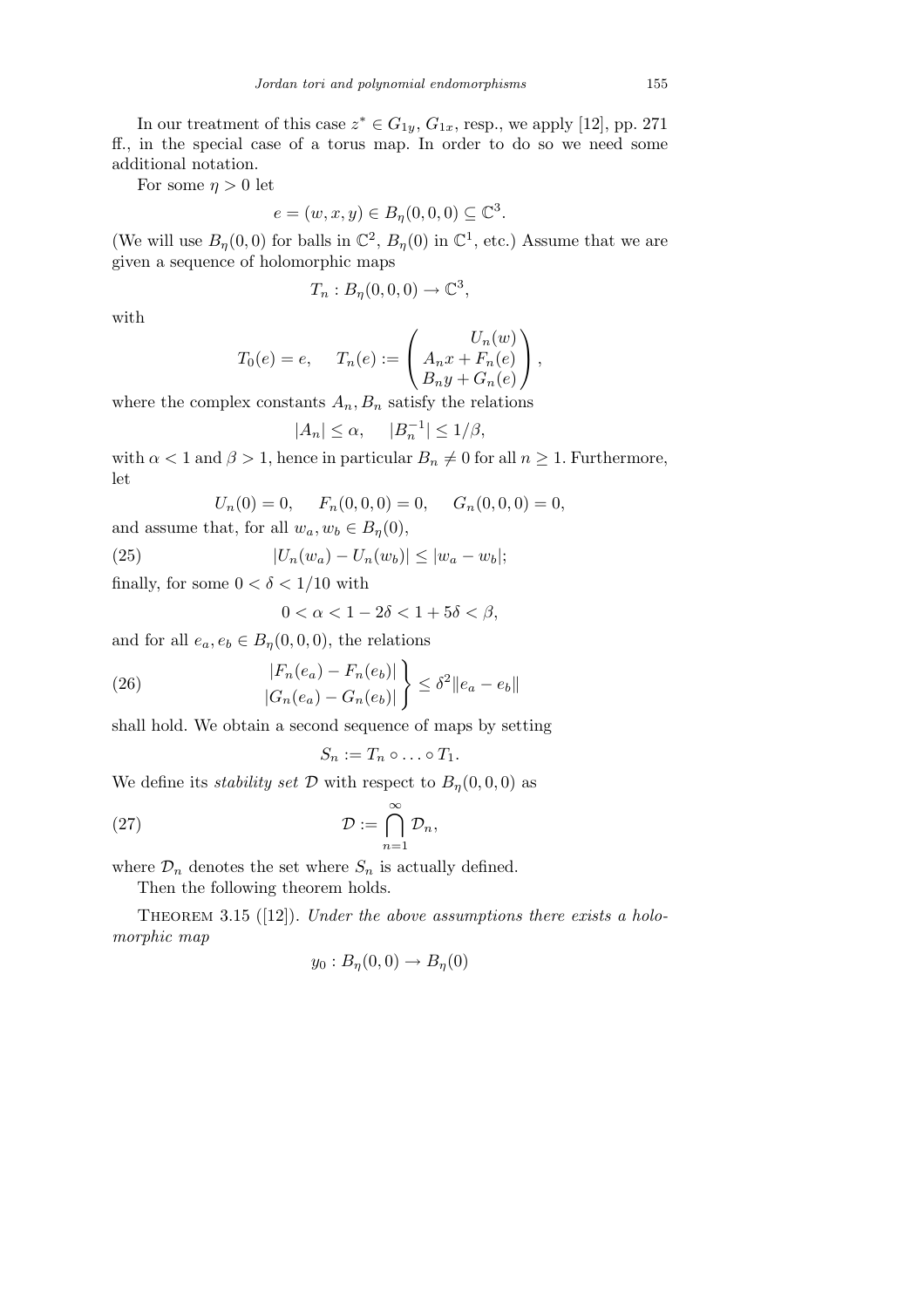*such that*

(28) 
$$
\mathcal{D} = \{ (w, x, y) : y = y_0(w, x) \text{ on } B_{\eta}(0, 0) \}.
$$

*If we set*

$$
e_0 := (w_0, x_0, y_0(w_0, x_0))
$$

*for*  $(w_0, x_0) \in B_n(0, 0)$ , *and* 

$$
e_k := S_k(e_0) = (w_k(x_0, w_0), x_k(x_0, w_0), y_k(w_0, x_0)),
$$

*then for*  $k \geq 0$ ,

$$
e_k = (0,0,0)
$$

*holds if and only if*  $w_0 = x_0 = 0$ . Furthermore, for another pair  $(w^0, x^0) \in$ *Bη*(0*,* 0) *we get*

(29) 
$$
|y_k(w^0, x^0) - y_k(w_0, x_0)|
$$
  
\n $\leq (1 - 2\delta)(\delta |w^0 - w_0| + |x_k(w^0, x^0) - x_k(w_0, x_0)|),$ 

*and*

(30) 
$$
|x_k(w^0, x^0) - x_k(w_0, x_0)| \leq \delta |w^0 - w_0| + (\alpha + 2\delta^2)^k |x^0 - x_0|.
$$

*Moreover*,  $y = y_0(w, x)$  *is "invariant" on*  $B_n(0,0)$ , *i.e.* 

$$
(31) \t y_k(w_0, x_0) \equiv y_0(w_k(w_0, x_0), x_k(w_0, x_0)). \blacksquare
$$

Evidently,  $D$  is a possible choice for  $C_0$  if we want to show weak normality of the family  $\{S_n\}$  at  $(0,0,0)$ .

We shall show that the iterates of a torus map around a point in  $G_{1x}$  or  $G_{1y}$  can be embedded in a family of mappings  $S_n$  in  $\mathbb{C}^3$  such that the above conditions are satisfied.

We define

$$
\varrho^* := \tfrac{1}{2} - \tfrac{1}{2}\sqrt{\varepsilon};
$$

then

$$
G_{1y}^* := \{(x, y) : \varrho \le |y| \le r, \ |x| < \varrho^* \} \subset G_{1y},
$$

and analogously  $G_{1x}^* \subset G_{1x}$ . Since  $\varrho' < \varrho^* < \varrho$ ,  $z \in G_{1y}$  is eventually mapped into  $G_{1y}^*$  and stays there or enters  $G_0 \cup G_{\infty}$ , and analogously for *y* replaced by *x*.

Assume that for a  $z^* = (x_0^*, y_0^*)$  and all  $n \in \mathbb{N}$ ,

$$
(x_n^*,y_n^*):=f^n(x_0^*,y_0^*)\in G_{1y}^*.
$$

Define a sequence of polynomial maps  $T_n$  on  $B_n(0,0,0)$  according to 3.15:

$$
T_0(w, x, y) := (0, x_0^*, y_0^*) + (w, x, y),
$$
  
\n
$$
T_{n+1}(w, x, y) := (w, f((x_n^*, y_n^*) + (x, y)) - (x_{n+1}^*, y_{n+1}^*)).
$$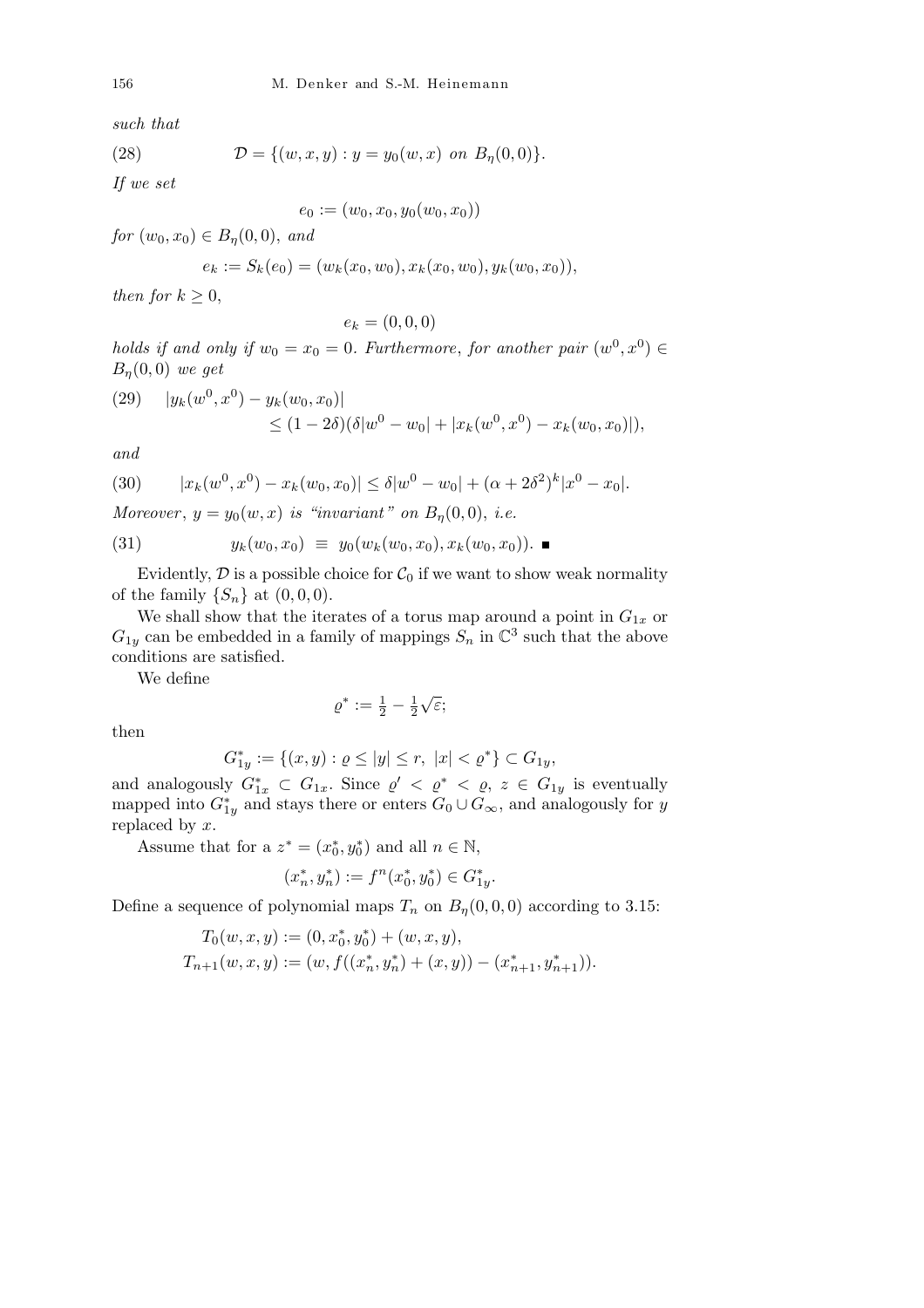For  $n \geq 1$ , these maps have the form

$$
T_n(x,y) = \begin{pmatrix} w \\ A_n x + F_n(x,y) \\ B_n y + G_n(x,y) \end{pmatrix}
$$

where  $A_n = 2x_n^*$ ,  $B_n = 2y_n^*$ , and

$$
F_n(x, y) = (e + 2cy_n^*)y + x^2 + cy^2,
$$
  
\n
$$
G_n(x, y) = (E + 2Cx_n^*)x + y^2 + Cx^2.
$$

We can choose  $α := 2ρ^*$  and  $β := 2ρ$ . For  $e_a = (w_a, x_a, y_a), e_b = (w_b, x_b, y_b)$  $\in B_n(0,0,0)$  we obtain the estimates

(32) 
$$
|F_n(e_a) - F_n(e_b)| \le (\kappa/r + 2\kappa/r + 2\eta + 2\kappa\eta/r^2) ||e_a - e_b||
$$
,

and

(33) 
$$
|G_n(e_a) - G_n(e_b)| \le (\kappa/r + 2\kappa \varrho^* / r^2 + 2\eta + 2\kappa \eta / r^2) \|e_a - e_b\|.
$$

If we choose  $\varepsilon$  large enough, say  $\varepsilon > \varepsilon_2$ , and  $\eta$  small, we see that, for all  $e_a, e_b$  in  $B_\eta(0, 0, 0)$  and  $n \in \mathbb{N}^*$ ,  $\mathbf{r}$ 

$$
\frac{|F_n(e_a) - F_n(e_b)|}{|G_n(e_a) - G_n(e_b)|} < \delta^2 \|e_a - e_b\|
$$

where we can choose  $\delta$  such that  $0 < \delta < \min\{1/10, 2\sqrt{\epsilon}/5\}$ . Then, for all *n ∈* N *∗* ,

$$
(34) \t\t |A_n| < 1 - 2\delta,
$$

$$
(35) \t\t |B_n| > 1 + 5\delta.
$$

Hence, we can apply Theorem 3.15. We have constructed  $T_n$  such that

$$
S_n(w, x, y) = (w, f^n(z^* + z) - f^n(z^*)),
$$

hence the stability set  $\mathcal{D}$  (dependent on  $z^*$ ) yields  $\mathcal{C}_{z^*}$ , hence  $z^* \in F(f)$ . We have shown that  $(\partial K)^* = J(f)$ . The following proposition holds.

Proposition 3.16. *For a torus map*, (A), (B), *and* (D) *are equivalent definitions for the Julia set.*

We are left with (C) and (E). We shall start with (E).

The argument given in [15] for the construction of the Green function *G<sup>K</sup>* applies. We see that

$$
G_K(f(z)) = 2G_K(z).
$$

If we define the measure  $\mu_K$  as  $(dd^C G_K)^2$ , then we get

$$
\mu_K \circ f = 2^2 \mu_K.
$$

It is obvious that  $\mu_K$  is *f*-invariant and has entropy  $2 \log(2)$ . By Gromov's result [11] this is equal to the topological entropy of *f*. We conclude that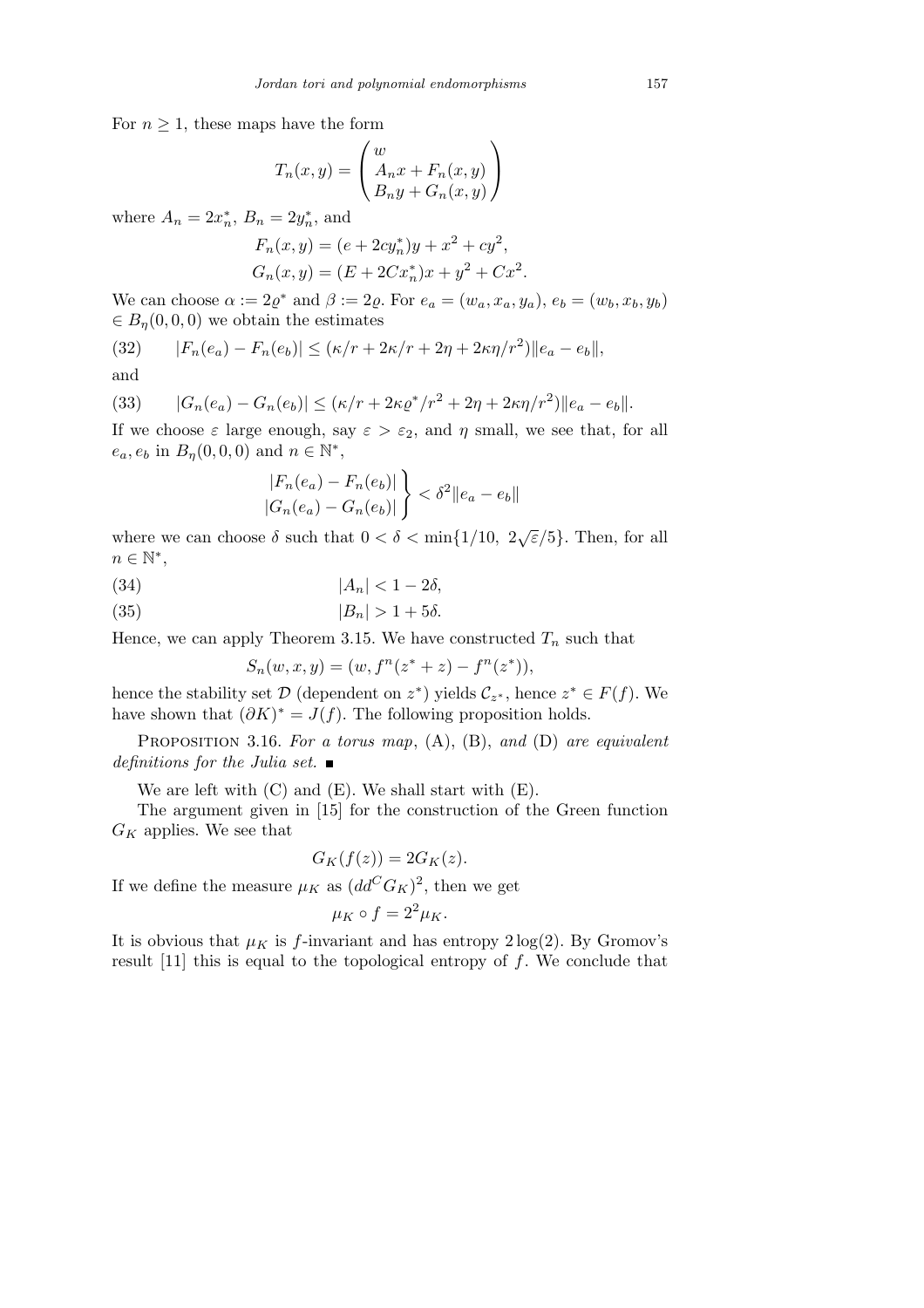$\mu_K$  has maximal entropy. Since we already know that the Shilov boundary and the Julia set are equal, we have shown that  $J(f)$  is the support of a measure of maximal entropy for *f*.

REMARK 3.17. We note that the map  $\pi_1$  from (17) can be used to transport the (normalised) Lebesgue measure on  $S^1 \times S^1$  to  $J(f)$  and thereby obtain an invariant measure (by virtue of (17)) which has maximal entropy. It equals  $\mu_K$  by uniqueness of the measure of maximal entropy for mixing repellers.

Use of (17) and the fact that repelling periodic points of  $\sigma_2$  are dense in  $S^1 \times S^1$  shows that the repelling periodic points of *f* are dense in *J*(*f*). We derive that

$$
J(f) \subseteq \overline{\{z : z \text{ is a repelling periodic point of } f\}}.
$$

Clearly any periodic point in  $G_0$  must be attracting and  $G_\infty$  contains  $\infty$ as the only attracting periodic point. The equivalence of (C) to the other definitions of  $J(f)$  follows if we can show that there are no repelling periodic points in  $G_{1x}$  and  $G_{1y}$ . But in the case of a fixed point  $z^*$  of  $f^k$  in one of these sets we can lift the map  $f^k$ :  $\mathcal{D} \to \mathcal{D}$  restricted to the stability set *D* of  $z^*$  to a self-map of the unit disk:  $\tilde{f}$  :  $\mathbb{B} \to \mathbb{B}$  with fixed point 0. The derivative of  $\tilde{f}$  at 0 has modulus at most 1 according to the lemma of Pick  $\|(D(f^k))^{-1}\| < 1$  for  $z^*$ . We have shown the equivalence of  $(C)$  to the other definitions of  $J(f)$  for a torus map.

## **References**

- [1] J. Aaronson, M. Denker, and M. Urbański, *Ergodic theory of Markov fibred systems and parabolic rational maps*, Trans. Amer. Math. Soc. 337 (1993), 495–548.
- [2] A. F. Beardon, *Iteration of Rational Functions*, Grad. Texts in Math. 132, Springer, 1991.
- [3] E. Bed ford and J. Smillie, *Polynomial diffeomorphisms of*  $\mathbb{C}^2$ : *currents*, *equilibrium measure and hyperbolicity*, Invent. Math. 103 (1991), 69–99.
- [4] H. B r oli n, *Invariant sets under iteration of rational functions*, Ark. Mat. 6 (1965), 103–144.
- [5] J. E. Fornæss and N. Sibony, *Complex dynamics in higher dimension. I*, Astérisque 222 (1994), 201–231.
- [6] O. Forster, *Riemannsche Flächen*, Heidelberger Taschenbücher 184, Springer, 1977.
- [7] B. A. Fuks, *Special Chapters in the Theory of Analytic Functions of Several Variables*, Transl. Math. Monographs 14, Amer. Math. Soc., 1991.
- [8] I. R. Gelfand, D. A. Raikow und G. E. Schilow, *Kommutative normierte Algebren*, Deutscher Verlag der Wiss., 1964.
- [9] H. G r a u e r t und K. F ri t z s c h e, *Einf¨uhrung in die Funktionentheorie mehrerer Ver¨anderlicher* , Hochschultext, Springer, 1974.
- [10] H. Grauert and R. Remmert, *Coherent Analytic Sheaves*, Springer, 1984.